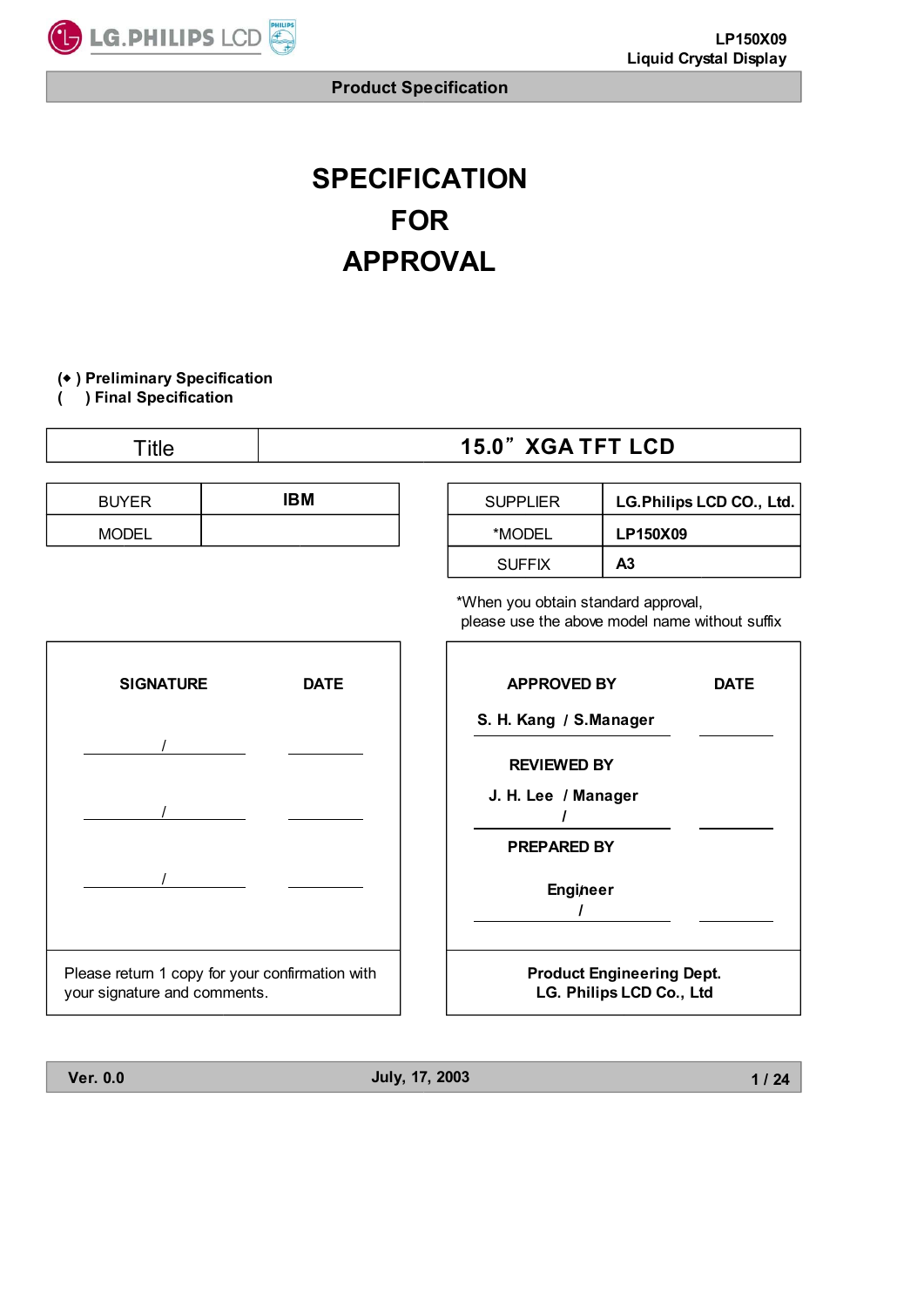LG.PHILIPS LCD

# **Contents**

| NO.                      | <b>ITEM</b>                    | Page            |
|--------------------------|--------------------------------|-----------------|
| $\overline{\phantom{a}}$ | <b>COVER</b>                   | 1               |
| $\overline{\phantom{a}}$ | <b>CONTENTS</b>                | $\overline{2}$  |
| $\overline{\phantom{a}}$ | <b>RECORD OF REVISIONS</b>     | 3               |
| 1                        | <b>GENERAL DESCRIPTION</b>     | 4               |
| $\overline{2}$           | ABSOLUTE MAXIMUM RATINGS       | 5               |
| 3                        | ELECTRICAL SPECIFICATIONS      | 6               |
| $3 - 1$                  | ELECTRICAL CHARACTREISTICS     | 6               |
| $3-2$                    | <b>INTERFACE CONNECTIONS</b>   | 8               |
| $3-3$                    | SIGNAL TIMING SPECIFICATIONS   | 9               |
| $3-4$                    | SIGNAL TIMING WAVEFORMS        | 9               |
| $3-5$                    | COLOR INPUT DATA REFERNECE     | 10              |
| $3-6$                    | POWER SEQUENCE                 | 11              |
| 4                        | OPTICAL SPECIFICATIONS         | 12 <sup>2</sup> |
| 5                        | MECHANICAL CHARACTERISTICS     | 16              |
| 6                        | <b>RELIABILITY</b>             | 20              |
| $\overline{7}$           | <b>INTERNATIONAL STANDARDS</b> | 21              |
| $7-1$                    | <b>SAFETY</b>                  | 21              |
| $7-2$                    | <b>EMC</b>                     | 21              |
| 8                        | <b>PACKING</b>                 | 22              |
| $8-1$                    | DESIGNATION OF LOT MARK        | 22              |
| $8 - 2$                  | <b>PAKING FORM</b>             | 22              |
| 9                        | <b>PRECAUTIONS</b>             | 23              |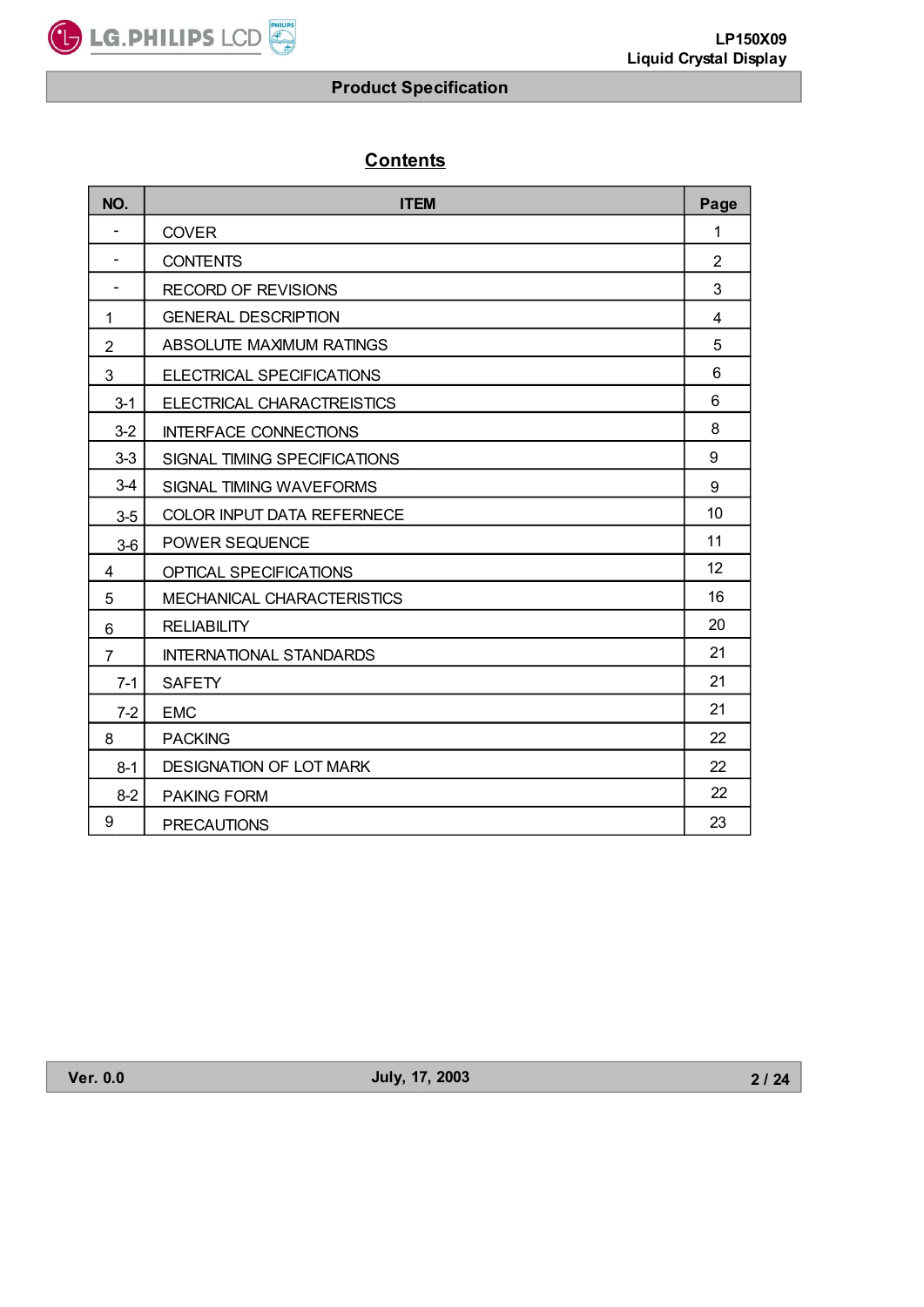

# **Records of revision**

| Revision No | <b>Revision Date</b> | Page           | DESCRIPTION                                    |
|-------------|----------------------|----------------|------------------------------------------------|
| $0.0\,$     | July. 17, 2003       | $\blacksquare$ | <b>First Draft. Preliminary Specifications</b> |
|             |                      |                |                                                |
|             |                      |                |                                                |
|             |                      |                |                                                |
|             |                      |                |                                                |
|             |                      |                |                                                |
|             |                      |                |                                                |
|             |                      |                |                                                |
|             |                      |                |                                                |
|             |                      |                |                                                |
|             |                      |                |                                                |
|             |                      |                |                                                |
|             |                      |                |                                                |
|             |                      |                |                                                |
|             |                      |                |                                                |
|             |                      |                |                                                |
|             |                      |                |                                                |
|             |                      |                |                                                |
|             |                      |                |                                                |
|             |                      |                |                                                |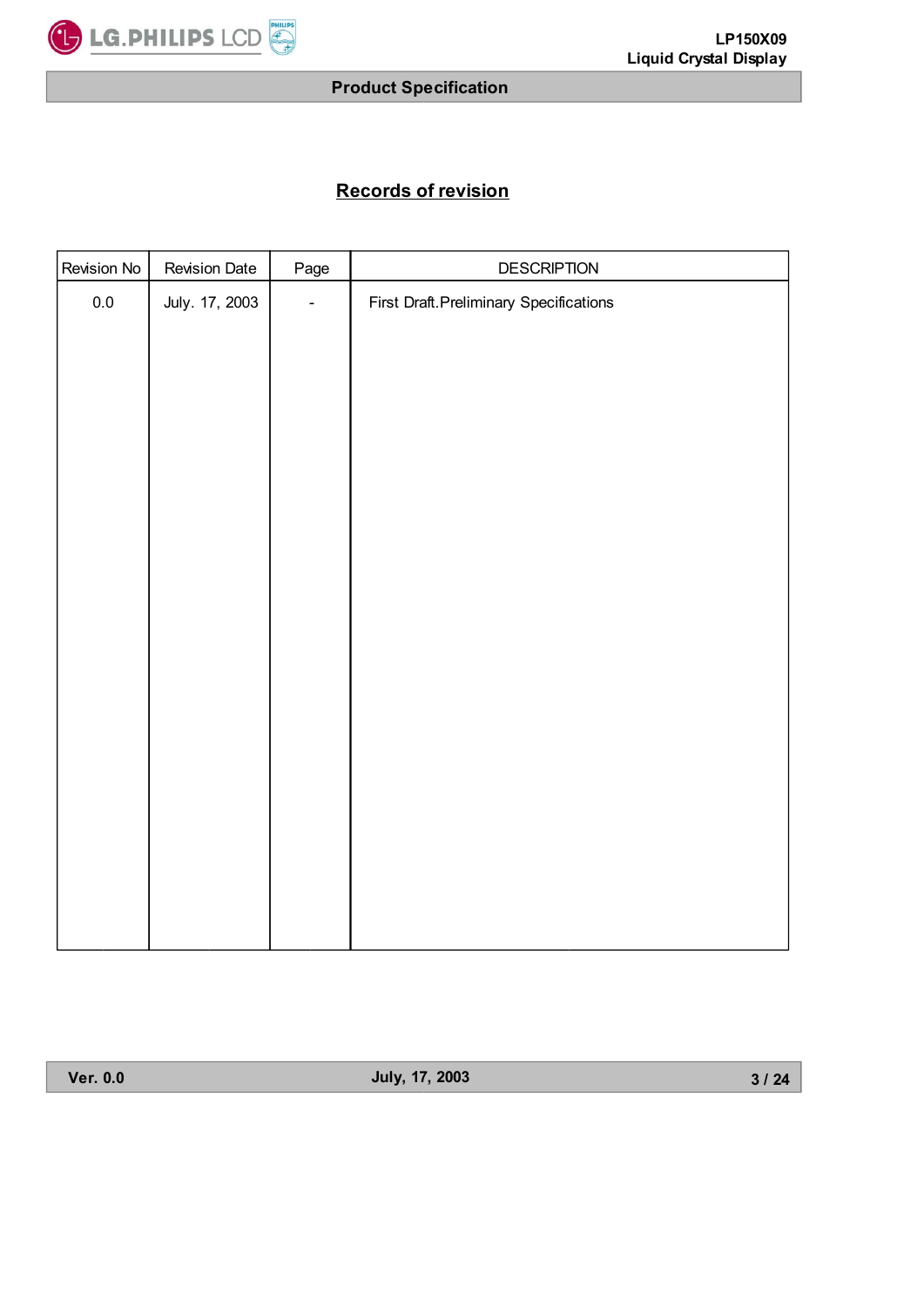# **1. General Description**

LG.PHILIPS LCD

 The LP150X09 is a Color Active Matrix Liquid Crystal Display with an integral Cold Cathode Fluorescent Lamp(CCFL) backlight system. The matrix employs a-Si Thin Film Transistor as the active element. It is a transmissive type display operating in the normally white mode. This TFT-LCD has a 15.0 inch diagonally measured active display area with XGA resolution(768 vertical by 1024 horizontal pixel array). Each pixel is divided into Red, Green and Blue sub-pixels or dots which are arranged in vertical stripes. Gray scale or the brightness of the sub-pixel color is determined with a 6-bit gray scale signal for each dot, thus, presenting a palette of more than 262,144 colors.

 The LP150X09 has been designed to apply the interface method that enables low power, high speed, low EMI. Flat Link must be used as a LVDS(Low Voltage Differential Signaling) chip.

 The LP150X09 is intended to support applications where thin thickness, low power are critical factors and graphic displays are important. In combination with the vertical arrangement of the sub-pixels, the LP150X09 characteristics provide an excellent flat display for office automation products such as Notebook PC.





# **General Features**

| Active screen size       | 15.0 inch(38.1cm) diagonal                              |
|--------------------------|---------------------------------------------------------|
| <b>Outline Dimension</b> | $317.3$ (H) x 241.5(V) x 5.7(D) mm(Typ)                 |
| <b>Pixel Pitch</b>       | $0.297(H) \times 0.297(V)$ mm                           |
| Pixel format             | 1024 horiz. By 768 vert. Pixels RGB stripes arrangement |
| Color depth              | 6-bit, 262, 144 colors                                  |
| Luminance, white         | 230 cd/m <sup>2</sup> (Typ.) Center 1Point              |
| <b>Power Consumption</b> | 5.01W (Windows Typ)                                     |
| Weight                   | 540g(Typ.)                                              |
| Display operating mode   | Transmissive mode, normally white                       |
| Surface treatments       | Anti-glare & hard coating 3H, Anti-Reflection           |
|                          |                                                         |

**Ver. 0.0 July, 17, 2003**

**4 / 24**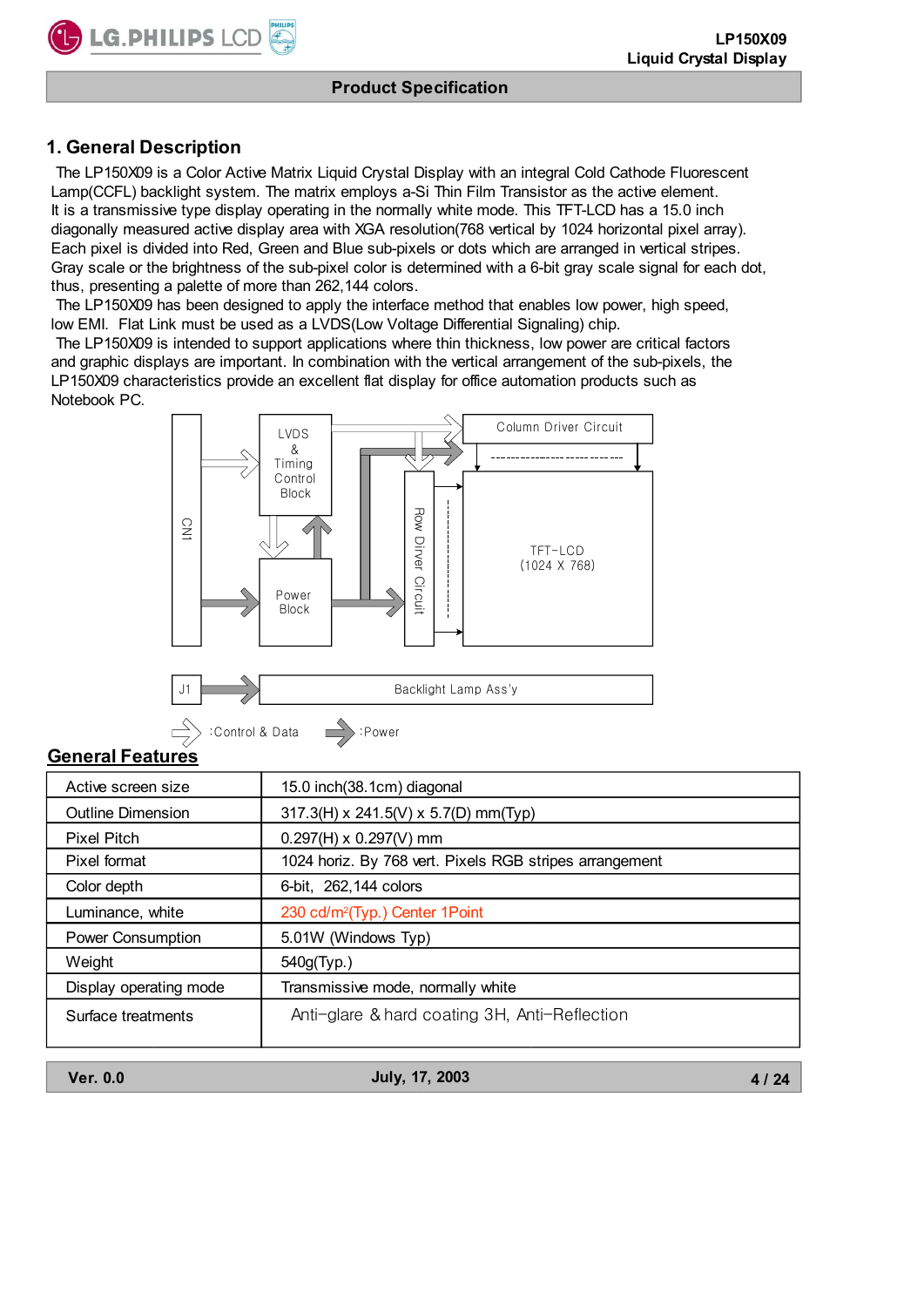# **2. Absolute Maximum Ratings**

The following are maximum values which, if exceeded, may cause faulty operation or damage to the unit.

#### **Table 1. ABSOLUTE MAXIMUM RATINGS**

|                                                                                                                                            |                                                                     | Values                           |                             |                                        |                         |  |
|--------------------------------------------------------------------------------------------------------------------------------------------|---------------------------------------------------------------------|----------------------------------|-----------------------------|----------------------------------------|-------------------------|--|
| Parameter                                                                                                                                  | symbol                                                              | Min.                             | Max.                        | Units                                  | <b>Notes</b>            |  |
| Power Input Voltage<br><b>Operating Temperature</b><br>Storage Temperature<br><b>Operating Ambient Humidity</b><br><b>Storage Humidity</b> | $V_{cc}$<br>$T_{\text{OP}}$<br>$T_{\rm ST}$<br>$H_{OP}$<br>$H_{ST}$ | $-0.3$<br>0<br>$-20$<br>10<br>10 | 4.0<br>50<br>60<br>90<br>90 | Vdc<br>$^{\circ}C$<br>°C<br>%RH<br>%RH | At $25 \pm 5^{\circ}$ C |  |

Note : 1. Temperature and relative humidity range are shown in the figure below. Wet bulb temperature should be 39 °C Max, and no condensation of water.

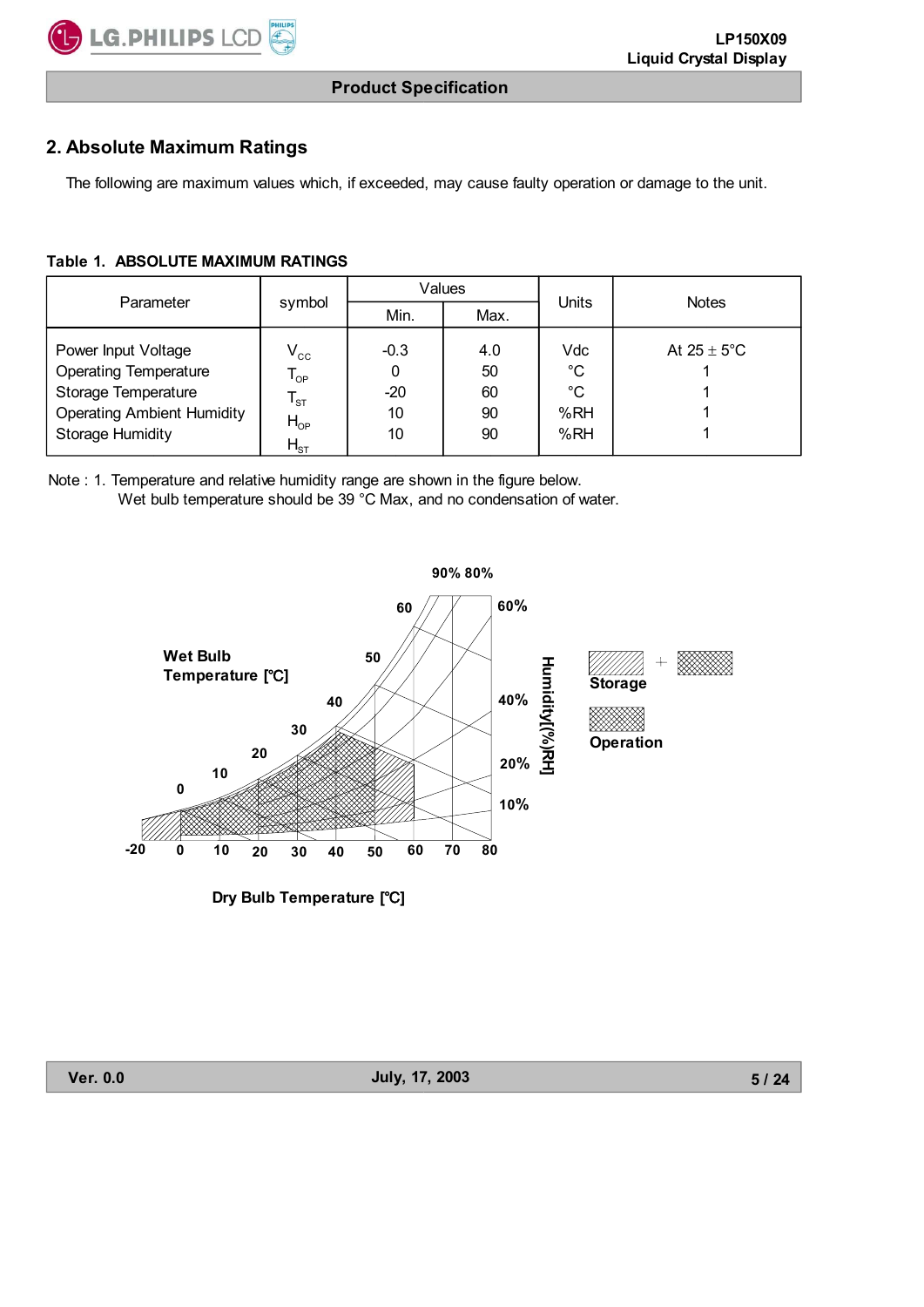# **3. Electrical Specifications**

# **3-1. Electrical Characteristics**

The LP150X09 requires two power inputs. One is employed to power the LCD electronics and to drive the TFT array and liquid crystal. The second input which powers the CCFL, is typically generated by an inverter. The inverter is an external unit to the LCD.

| Parameter                            | Symbol       |            | Unit       | <b>Notes</b> |                   |   |
|--------------------------------------|--------------|------------|------------|--------------|-------------------|---|
|                                      |              | Min        | Typ        | Max          |                   |   |
| MODULE:                              |              |            |            |              |                   |   |
| Power Supply Input Voltage           | <b>VCC</b>   | 3.0        | 3.3        | 3.6          | Vdc               |   |
| Power Supply Input Current<br>Window | $I_{\rm CC}$ |            | 305        | 350          | mA                |   |
| <b>Full Black</b>                    |              |            | 345        | 400          |                   |   |
| 2 by 2 sub pixel                     |              |            | 365        | 420          |                   |   |
| Power Consumption<br>Window          | Pc           |            | 1.01       | 1.16         | Watt              |   |
| Differential Impedance               | Ζm           | 90         | 100        | 110          | ohm               | 2 |
| LAMP:                                |              |            |            |              |                   |   |
| Operating Voltage                    | $V_{BL}$     | 660(6.5mA) | 680(6.0mA) | 830(3.0mA)   | $V_{RMS}$         | 3 |
| <b>Operating Current</b>             | $I_{BL}$     | 3.0        | 6.0        | 6.5          | mA <sub>RMS</sub> | 4 |
| <b>Established Starting Voltage</b>  | Vs           |            |            |              |                   | 5 |
| at 25                                |              |            |            | 1230         | $V_{RMS}$         |   |
| at $\theta$<br>°€.                   |              |            |            | 1500         | $V_{RMS}$         |   |
| <b>Operating Frequency</b>           | $f_{BL}$     | 40         | 60         | 80           | kHz               | 6 |
| Discharge Stabilization Time         | $T_{\rm s}$  |            |            | 3            | Min               | 7 |
| Power Consumption                    | $P_{BL}$     |            | 4.1        | 4.5          | Watt              | 8 |
| Life Time                            |              | 10,000     |            |              | <b>Hrs</b>        | 9 |

#### Notes : **The design of the inverter must have specification for the lamp in LCD Assembly.**

 The performance of the Lamp in LCM, for example life time or brightness, is extremely influenced by the characteristics of the DC-AC inverter. So all the parameters of an inverter should be carefully designed so as not to produce too much leakage current from high-voltage output of the inverter. When you design or order the inverter, please make sure unwanted lighting caused by the mismatch of the lamp and the inverter(no lighting, flicker, etc) never occurs. When you confirm it, the LCD Assembly should be operated in the same condition as installed in your instrument.

- 1. The specified current and power consumption are under the VCC=3.3V, 25 $\degree$ C, f<sub>v</sub>=60Hz condition whereas Window pattern is displayed and  $f_{\nu}$  is the frame frequency.
- 2. This impedance value is needed to proper display and measured from LVDS  $T_x$  to the mating connector.
- 3. The variance of the voltage is  $\pm$  10%.
- 4. The voltage above  $V_s$  should be applied to the lamps for more than 1 second for start-up.
- Otherwise, the lamps may not be turned on. The used lamp current is the lamp typical current.

**6 / 24**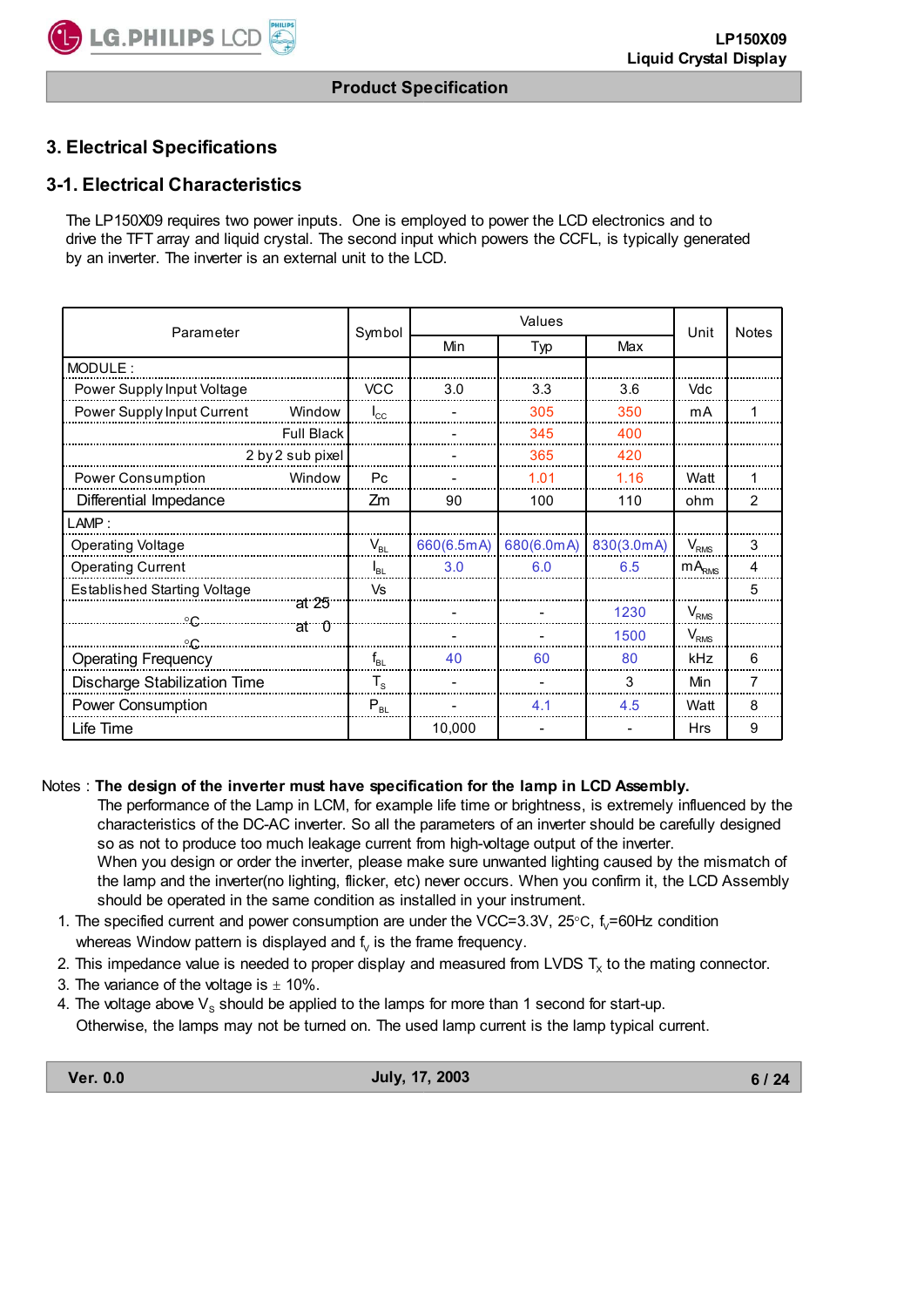- 5. The voltage above  $V_s$  should be applied to the lamps for more than 1 second for start-up. Otherwise, the lamps may not be turned on. The used lamp current is the lamp typical current.
- 6. The output of the inverter must have symmetrical(negative and positive) voltage waveform and symmetrical current waveform.(Unsymmetrical ratio is less than 10%) Please do not use the inverter which has unsymmetrical voltage and unsymmetrical current and spike wave. Lamp frequency may produce interference with horizontal synchronous frequency and as a result this may cause beat on the display. Therefore lamp frequency shall be as away possible from the horizontal synchronous frequency and from its harmonics in order to prevent interference.
- 7. Let's define the brightness of the lamp after being lighted for 5 minutes as 100%.  $T<sub>s</sub>$  is the time required for the brightness of the center of the lamp to be not less than 95%.
- 8. The lamp power consumption shown above does not include loss of external inverter. The used lamp current is the typical lamp current  $(6.0<sub>mA<sub>RMS</sub></sub>)$ .
- 9. The life time is determined as the time at which brightness of the lamp is 50% compared to that of initial value at the typical lamp current on condition of continuous operating at  $25 \pm 2^{\circ}$ C.
- Requirements for a system inverter design, which is intended to have a better display performance, a better power efficiency and a more reliable lamp, are following. It shall help increase the lamp lifetime and reduce leakage current.
	- a. The asymmetry rate of the inverter waveform should be less than 10%.
	- b. The distortion rate of the waveform should be within  $\sqrt{2} \pm 10\%$ .
	- \* Inverter output waveform had better be more similar to ideal sine wave.



**LG.PHILIPS LCD** 

| * Asymmetry rate:                 |
|-----------------------------------|
| $ I_{p} - I_{-p} /I_{rms}$ * 100% |
| * Distortion rate                 |
| $I_p$ (or $I_{-p}$ ) / $I_{rms}$  |

Do not attach a conducting tape to lamp connecting wire.

 If the lamp wire attach to a conducting tape, TFT-LCD Module has a low luminance and the inverter has abnormal action. Because leakage current is occurred between lamp wire and conducting tape.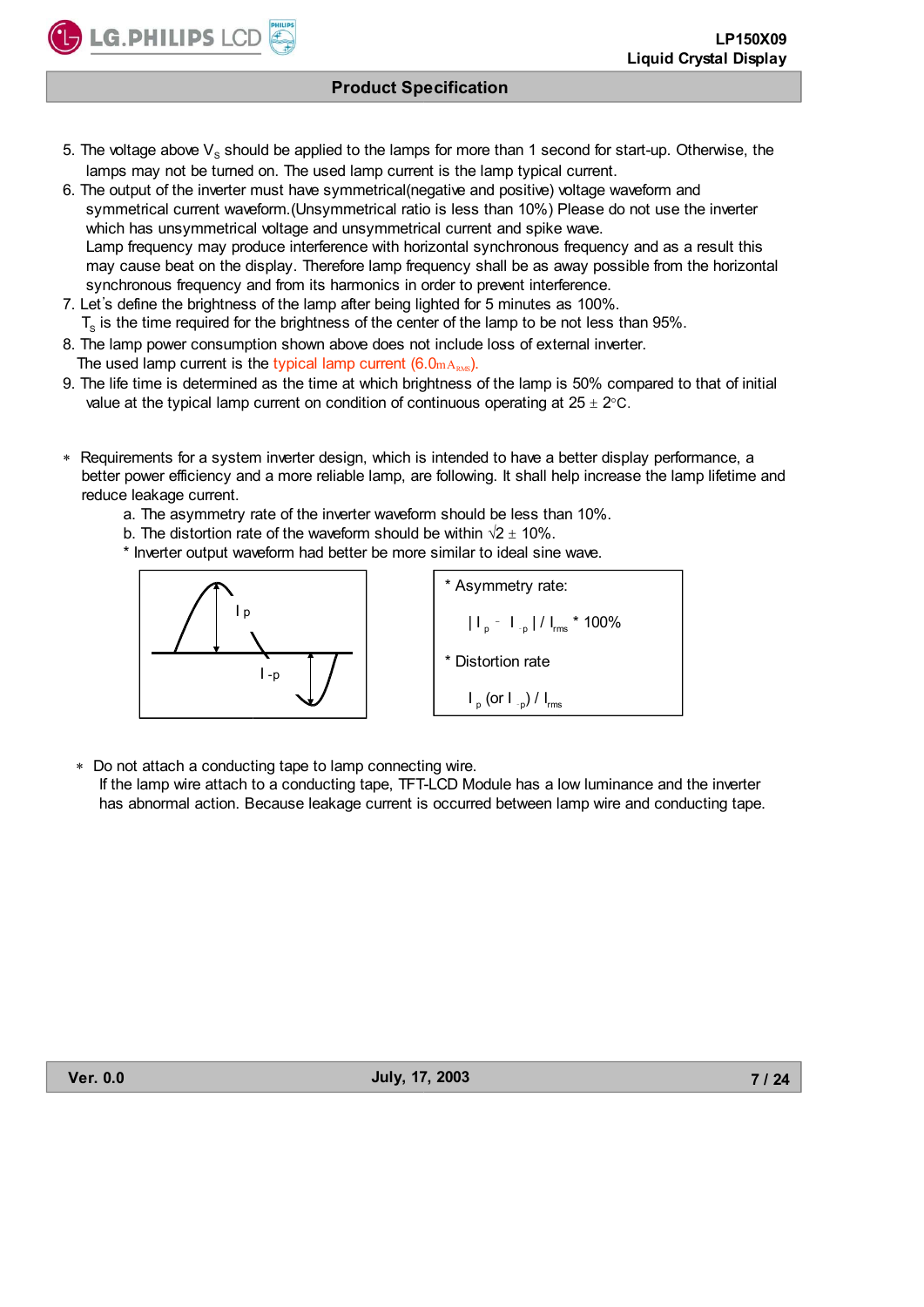#### **3-2. Interface Connections**

LG.PHILIPS LCD

 Interface chip must be used FlatLink, part No. SN75LVDS84(Transmitter made by Texas Instrument Inc or equivalence.

 This LCD employs two interface connections, a 30 pin connector is used for the module electronics interface and the other connector is used for the integral backlight system.

 The electronics interface connector is a model FI-XB30SR-HF11 manufactured by JAE The pin configuration for the connector is shown in the table 3.

#### **Table 3. MODULE CONNECTOR PIN CONFIGURATION(LVDS)**

| Pin                                                                                                                                                                                      | Symbol                                                                                                                                                                                                                                                                                                                                                     | Description                                                                                                                                                                                                                                                                                                                                                                                                                                                                          | <b>Notes</b>                                                                                                                                                                                                                                                                                                          |
|------------------------------------------------------------------------------------------------------------------------------------------------------------------------------------------|------------------------------------------------------------------------------------------------------------------------------------------------------------------------------------------------------------------------------------------------------------------------------------------------------------------------------------------------------------|--------------------------------------------------------------------------------------------------------------------------------------------------------------------------------------------------------------------------------------------------------------------------------------------------------------------------------------------------------------------------------------------------------------------------------------------------------------------------------------|-----------------------------------------------------------------------------------------------------------------------------------------------------------------------------------------------------------------------------------------------------------------------------------------------------------------------|
| 1<br>$\overline{\mathbf{c}}$<br>3<br>4<br>5<br>$\frac{6}{7}$<br>8<br>9<br>10<br>11<br>12<br>13<br>14<br>15<br>16<br>17<br>18<br>19<br>20<br>21<br>22<br>23<br>24<br>25<br>26<br>27<br>28 | <b>GND</b><br><b>Vcc</b><br><b>Vcc</b><br>V EDID<br>NC<br>CLK EDID<br>DATA EDID<br>A <sub>1</sub> M<br>A1P<br><b>GND</b><br>A2M<br>A2P<br><b>GND</b><br>A3M<br>A <sub>3</sub> P<br><b>GND</b><br><b>CLKM</b><br><b>CLKP</b><br><b>GND</b><br><b>NC</b><br><b>NC</b><br><b>GND</b><br><b>NC</b><br><b>NC</b><br><b>GND</b><br><b>NC</b><br>NC<br><b>GND</b> | Ground<br>Power(3.3V)<br>Power(3.3V)<br>No Connection<br>Test Pin for supplier<br>No Connection<br>No Connection<br>Differential Signal<br>Differential Signal<br>Ground<br>Differential Signal<br>Differential Signal<br>Ground<br>Differential Signal<br>Differential Signal<br>Ground<br>Differential Signal<br>Differential Signal<br>Ground<br>No Connection<br>No Connection<br>Ground<br>No Connection<br>No Connection<br>Ground<br>No Connection<br>No Connection<br>Ground | 1. LVDS Interfacing<br>1.1 System : SN75LVDS84(TI) or equivalent<br>*Pin to Pin compatible with Thine LVDS<br><b>1.2 LCD</b><br>: THC63LVD64A(THINE)<br>2. Connector<br>2.1 LCD<br>: JAE FI-XB30SR-HF11<br>: JAE FI-X30M or equivalent<br>2.2 Mating<br>2.3 Connector pin arrangement<br>30<br>[LCD Module Rear View] |
| 29<br>$\overline{30}$                                                                                                                                                                    | <b>NC</b><br>$\overline{\text{AC}}$                                                                                                                                                                                                                                                                                                                        | No Connection<br><del>No Connection</del>                                                                                                                                                                                                                                                                                                                                                                                                                                            |                                                                                                                                                                                                                                                                                                                       |

The backlight interface connector is a model BHSR-02VS-1, manufactured by JST. The mating connector part number is SM02B-BHS-1 or equivalent.

The pin configuration for the connector is shown in the table below.

#### **Table 4. BACKLIGHT CONNECTOR PIN CONFIGURATION**

| Pin | Symbol | Description                                  | <b>Notes</b> |
|-----|--------|----------------------------------------------|--------------|
|     | HV     | Power supply for lamp<br>(High voltage side) |              |
|     | ∟V     | Power supply for lamp<br>(Low voltage side)  |              |

Notes : 1. The high voltage side terminal is colored pink. The low voltage side terminal is white.

| <b>Ver. 0.0</b> | July, 17, 2003 | 8/24 |
|-----------------|----------------|------|
|                 |                |      |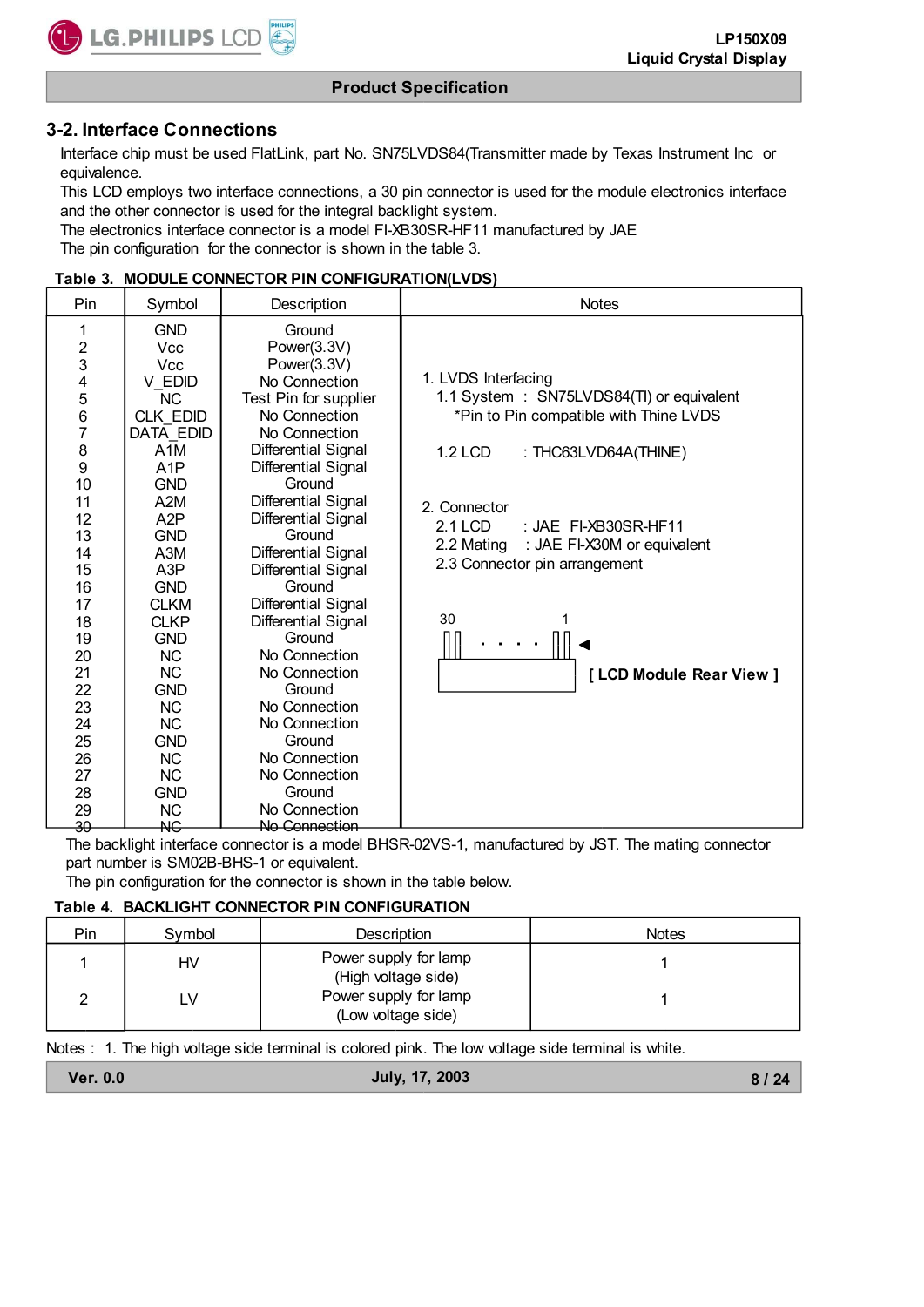# **3-3. Signal Timing Specifications**

**C** LG. PHILIPS LCD

This is the signal timing required at the input of the User connector. All of the interface signal timing should be satisfied with the following specifications and specifications of LVDS Tx/Rx for it's proper operation.

|                               | Table 5. Timing Table       |                                                                 |            |      |                          |                                  |                          |  |  |
|-------------------------------|-----------------------------|-----------------------------------------------------------------|------------|------|--------------------------|----------------------------------|--------------------------|--|--|
|                               | <b>ITEM</b>                 | <b>SYMBOL</b>                                                   | <b>MIN</b> | TYP. | <b>MAX</b>               | <b>UNIT</b>                      | <b>NOTES</b>             |  |  |
| <b>Dclk</b>                   | Frequency                   |                                                                 | 40         | 65   | 68                       | <b>MHz</b>                       |                          |  |  |
|                               | Period                      | $t_{HP}$                                                        | 1206       | 1344 | 1364                     |                                  |                          |  |  |
| Hsync                         | Width                       | $\mathfrak{t}_{\scriptscriptstyle\rm WH}$                       | 8          | 136  |                          | $t_{CLK}$                        |                          |  |  |
|                               | Period                      | $t_{\rm VP}$                                                    | 780        | 806  | 830                      | $t_{HP}$                         |                          |  |  |
| Vsync                         | Frequency                   | $f_v$                                                           | 40         | 60   | 60                       | Hz                               | Don't care Flicker level |  |  |
|                               | Width                       | $t_{\rm ww}$                                                    | 1          | 6    | $\overline{\phantom{0}}$ | $\mathsf{t}_{\textsf{HP}}$       |                          |  |  |
|                               | Horizontal Valid            | $t_{\rm HV}$                                                    | 1024       | 1024 | 1024                     |                                  |                          |  |  |
|                               | Horizontal Back Porch       | $\mathsf{t}_{\scriptscriptstyle\mathsf{H}\mathsf{B}\mathsf{P}}$ | 10         | 160  |                          |                                  |                          |  |  |
| <b>DE</b><br>(Data<br>Enable) | Horizontal Front Porch      | $\mathfrak{t}_{\scriptscriptstyle \sf{HFP}}$                    | 10         | 24   | -                        | $t_{CLK}$                        |                          |  |  |
|                               | <b>Vertical Valid</b>       | $t_{\rm vv}$                                                    | 768        | 768  | 768                      |                                  |                          |  |  |
|                               | <b>Vertical Back Porch</b>  | $\mathsf{t}_{\mathsf{vBP}}$                                     | 7          | 29   |                          | $\mathfrak{t}_{\text{\tiny HP}}$ |                          |  |  |
|                               | <b>Vertical Front Porch</b> | $\rm t_{\rm VFP}$                                               | 1          | 3    |                          |                                  |                          |  |  |

# **3-4. Signal Timing Waveforms**

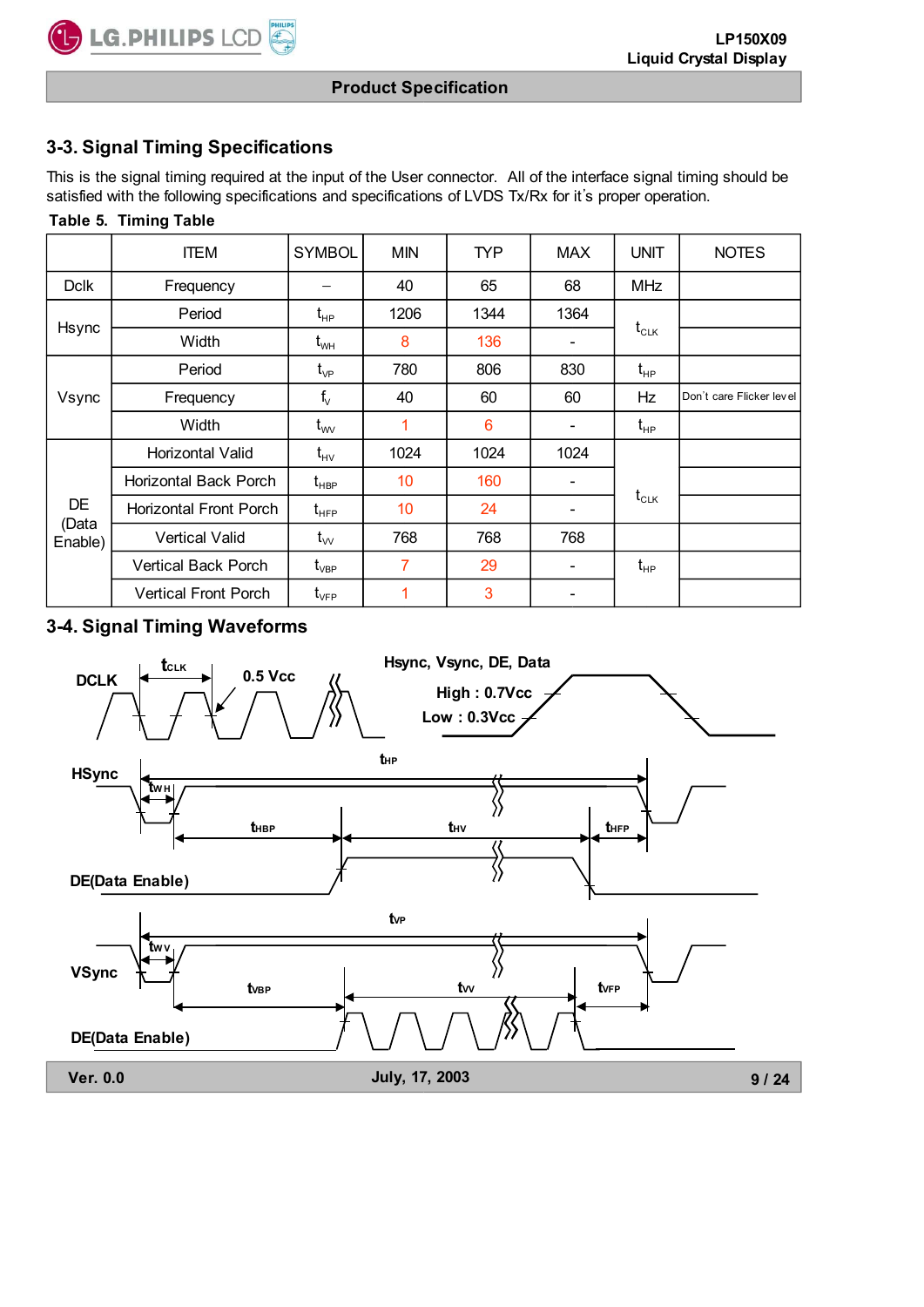# **3-5. Color Input Data Reference**

 The brightness of each primary color(red,green and blue) is based on the 6-bit gray scale data input for the color ; the higher the binary input, the brighter the color. The table below provides a reference for color versus data input.

#### **Table 6. COLOR DATA REFERENCE**

|                        |                                                                                                | Input Color Data                     |                                                     |                                      |                                            |                                      |                                      |                                                |                                      |                                              |                                                                                            |                                      |                                                        |                                      |                                                     |                                              |                                                                               |                                      |                                      |
|------------------------|------------------------------------------------------------------------------------------------|--------------------------------------|-----------------------------------------------------|--------------------------------------|--------------------------------------------|--------------------------------------|--------------------------------------|------------------------------------------------|--------------------------------------|----------------------------------------------|--------------------------------------------------------------------------------------------|--------------------------------------|--------------------------------------------------------|--------------------------------------|-----------------------------------------------------|----------------------------------------------|-------------------------------------------------------------------------------|--------------------------------------|--------------------------------------|
|                        | Color                                                                                          | <b>MSB</b>                           |                                                     | Red                                  |                                            |                                      | <b>LSB</b>                           | <b>MSB</b>                                     |                                      | Green                                        |                                                                                            |                                      |                                                        | LSB MSB                              |                                                     |                                              | <b>Blue</b>                                                                   |                                      | <b>LSB</b>                           |
|                        |                                                                                                |                                      | R <sub>4</sub>                                      | R <sub>3</sub>                       | R <sub>2</sub>                             | R <sub>1</sub>                       | R <sub>0</sub>                       | G <sub>5</sub>                                 | G4                                   | G <sub>3</sub>                               | G <sub>2</sub>                                                                             | G <sub>1</sub>                       | G <sub>0</sub>                                         | B <sub>5</sub>                       | B <sub>4</sub>                                      | B <sub>3</sub>                               | B <sub>2</sub>                                                                | <b>B1</b>                            | B <sub>0</sub>                       |
| <b>Basic</b><br>Colors | <b>Black</b><br>Red(63)<br>Green(63)<br>Blue(63)<br>Cyan<br>Magenta<br>Yellow<br>White         | 0<br>1<br>0<br>0<br>0<br>1<br>1<br>1 | $\mathbf 0$<br>1<br>0<br>0<br>0<br>1<br>1<br>1      | 0<br>1<br>0<br>0<br>0<br>1<br>1<br>1 | 0<br>1<br>0<br>0<br>0<br>1<br>1<br>1       | 0<br>1<br>0<br>0<br>0<br>1<br>1<br>1 | 0<br>1<br>0<br>0<br>0<br>1<br>1<br>1 | 0<br>0<br>1<br>0<br>1<br>0<br>1<br>1           | 0<br>0<br>1<br>0<br>1<br>0<br>1<br>1 | $\pmb{0}$<br>0<br>1<br>0<br>1<br>0<br>1<br>1 | $\mathbf 0$<br>0<br>1<br>0<br>1<br>0<br>1<br>1                                             | 0<br>0<br>1<br>0<br>1<br>0<br>1<br>1 | $\pmb{0}$<br>$\mathbf 0$<br>1<br>0<br>1<br>0<br>1<br>1 | 0<br>0<br>0<br>1<br>1<br>1<br>0<br>1 | $\mathbf 0$<br>0<br>0<br>1<br>1<br>1<br>0<br>1      | 0<br>0<br>0<br>1<br>1<br>1<br>0<br>1         | 0<br>$\mathbf 0$<br>0<br>1<br>1<br>1<br>$\mathbf 0$<br>1                      | 0<br>0<br>0<br>1<br>1<br>1<br>0<br>1 | 0<br>0<br>0<br>1<br>1<br>1<br>0<br>1 |
| Red                    | Red(00) Dark<br>Red(01)<br>Red(02)<br>Red(61)<br>Red(62)<br>Red(63) Bright                     | 0<br>0<br>0<br>Ì<br>1<br>1<br>1      | $\mathbf 0$<br>$\mathbf 0$<br>0<br>t<br>1<br>1<br>1 | 0<br>0<br>0<br>1<br>1<br>1           | 0<br>0<br>0<br>t<br>$\mathbf{1}$<br>1<br>1 | 0<br>0<br>1<br>0<br>1<br>1           | 0<br>1<br>0<br>İ,<br>1<br>0<br>1     | $\mathbf 0$<br>$\mathbf 0$<br>0<br>0<br>0<br>0 | 0<br>0<br>0<br>0<br>0<br>0           | 0<br>0<br>0<br>÷<br>0<br>0<br>0              | $\mathbf 0$<br>$\mathbf 0$<br>$\overline{0}$<br>t<br>$\overline{0}$<br>0<br>$\overline{0}$ | 0<br>0<br>0<br>0<br>0<br>0           | 0<br>$\mathbf 0$<br>0<br>0<br>0<br>0                   | 0<br>0<br>0<br>t<br>0<br>0<br>0      | $\mathbf 0$<br>0<br>0<br>t<br>0<br>0<br>0           | 0<br>$\mathbf 0$<br>0<br>0<br>0<br>0         | 0<br>$\mathbf 0$<br>$\mathbf 0$<br>$\mathbf 0$<br>$\mathbf{0}$<br>$\mathbf 0$ | 0<br>0<br>0<br>t<br>0<br>0<br>0      | 0<br>0<br>0<br>0<br>0<br>0           |
| Green                  | Green(00)Dark<br>Green(01)<br>Green(02)<br>Green(61)<br>Green(62)<br>Green(63)Bright           | 0<br>0<br>0<br>t<br>0<br>0<br>0      | 0<br>0<br>0<br>t<br>0<br>0<br>$\mathbf 0$           | 0<br>0<br>0<br>÷<br>0<br>0<br>0      | 0<br>0<br>0<br>t<br>0<br>0<br>$\mathbf 0$  | 0<br>0<br>0<br>÷<br>0<br>0<br>0      | 0<br>0<br>0<br>t<br>0<br>0<br>0      | $\mathbf 0$<br>0<br>0<br>1<br>1<br>1           | 0<br>0<br>0<br>1<br>1<br>1           | 0<br>0<br>0<br>t<br>1<br>1<br>1              | 0<br>0<br>0<br>÷<br>1<br>1<br>1                                                            | 0<br>0<br>1<br>÷<br>0<br>1<br>1      | $\mathbf 0$<br>1<br>0<br>t<br>1<br>0<br>1              | 0<br>0<br>0<br>t<br>0<br>0<br>0      | $\mathbf 0$<br>0<br>0<br>t<br>0<br>0<br>$\mathbf 0$ | 0<br>0<br>0<br>÷<br>0<br>0<br>$\overline{0}$ | $\mathbf 0$<br>$\mathbf 0$<br>0<br>0<br>$\mathbf 0$<br>$\Omega$               | 0<br>0<br>0<br>÷<br>0<br>0<br>0      | 0<br>0<br>0<br>0<br>0<br>$\mathbf 0$ |
| <b>Blue</b>            | Blue(00) Dark<br>Blue(01)<br><b>Blue(02)</b><br><b>Blue(61)</b><br>Blue(62)<br>Blue(63) Bright | 0<br>0<br>0<br>0<br>0<br>0           | 0<br>0<br>0<br>0<br>0<br>0                          | 0<br>0<br>0<br>0<br>0<br>0           | 0<br>0<br>0<br>t<br>0<br>0<br>0            | 0<br>0<br>0<br>0<br>0<br>0           | 0<br>0<br>0<br>t<br>0<br>0<br>0      | 0<br>0<br>0<br>0<br>0<br>0                     | 0<br>0<br>0<br>0<br>0<br>0           | 0<br>0<br>0<br>t<br>0<br>0<br>0              | 0<br>0<br>0<br>0<br>0<br>0                                                                 | $\pmb{0}$<br>0<br>0<br>0<br>0<br>0   | $\mathbf 0$<br>0<br>0<br>0<br>0<br>0                   | 0<br>0<br>0<br>t<br>1<br>1<br>1      | $\mathbf 0$<br>0<br>0<br>t<br>1<br>1<br>1           | 0<br>0<br>0<br>1<br>1<br>1                   | 0<br>$\mathbf 0$<br>0<br>1<br>1<br>1                                          | 0<br>0<br>1<br>Ì<br>0<br>1<br>1      | 0<br>1<br>0<br>0<br>1                |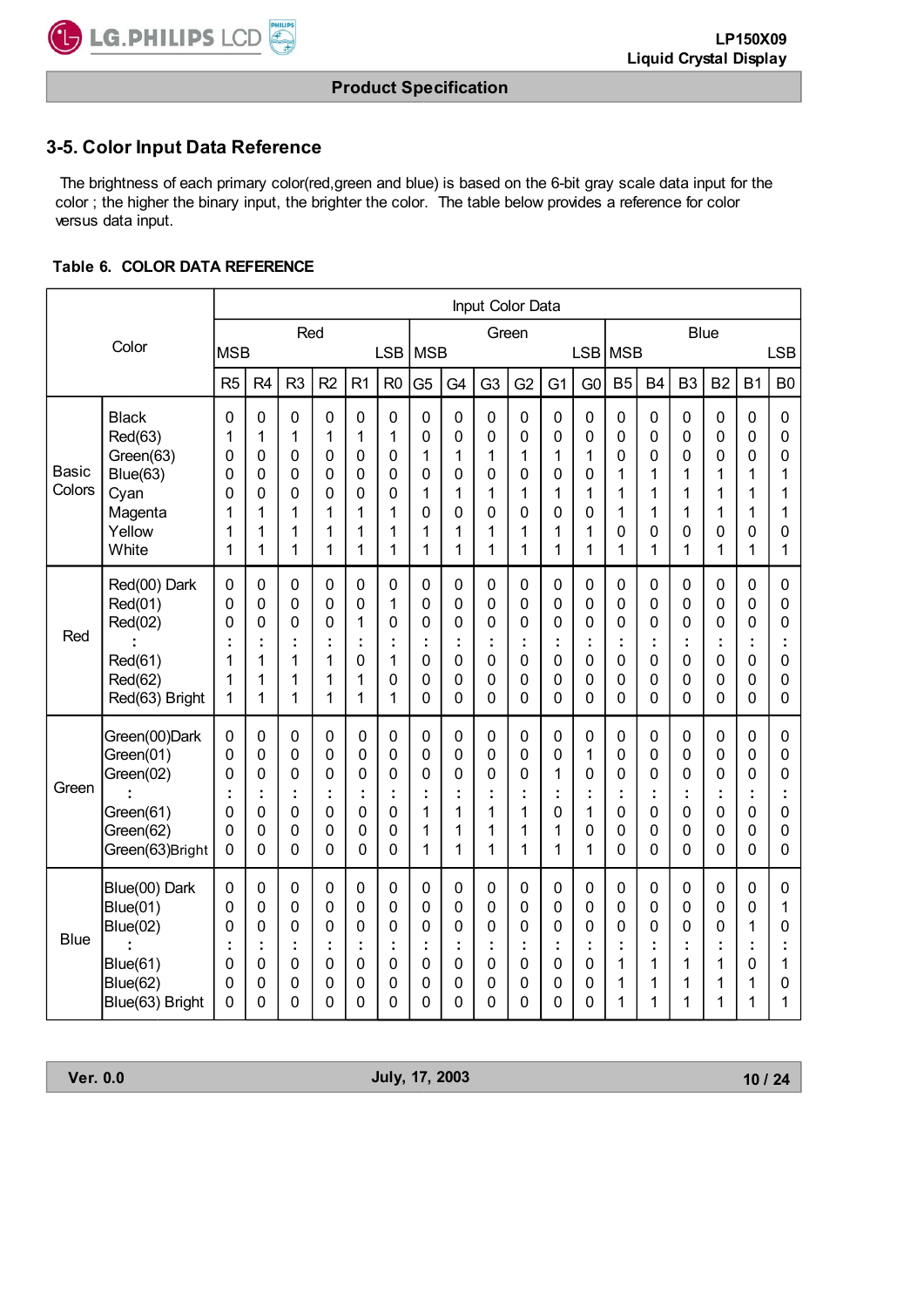

## **3-6. Power Sequence**



#### **Table 7. POWER SEQUENCE TABLE**

| Parameter      |      | Units |      |      |
|----------------|------|-------|------|------|
|                | Min. | Typ.  | Max. |      |
| Т1             |      |       | 10   | (ms) |
| T <sub>2</sub> |      |       | 50   | (ms) |
| T <sub>3</sub> | 200  |       |      | (ms) |
| T 4            |      |       |      | (ms) |
| T <sub>5</sub> |      |       | 50   | (ms) |
| T 6            |      |       | 10   | (ms) |
| т 7            | 150  |       |      | (ms) |

Notes : 1. Please avoid floating state of interface signal at invalid period.

2. When the interface signal is invalid, be sure to pull down the power supply for LCD  $V_{cc}$  to 0V.

3. Lamp power must be turn on after power supply for LCD and interface signals are valid.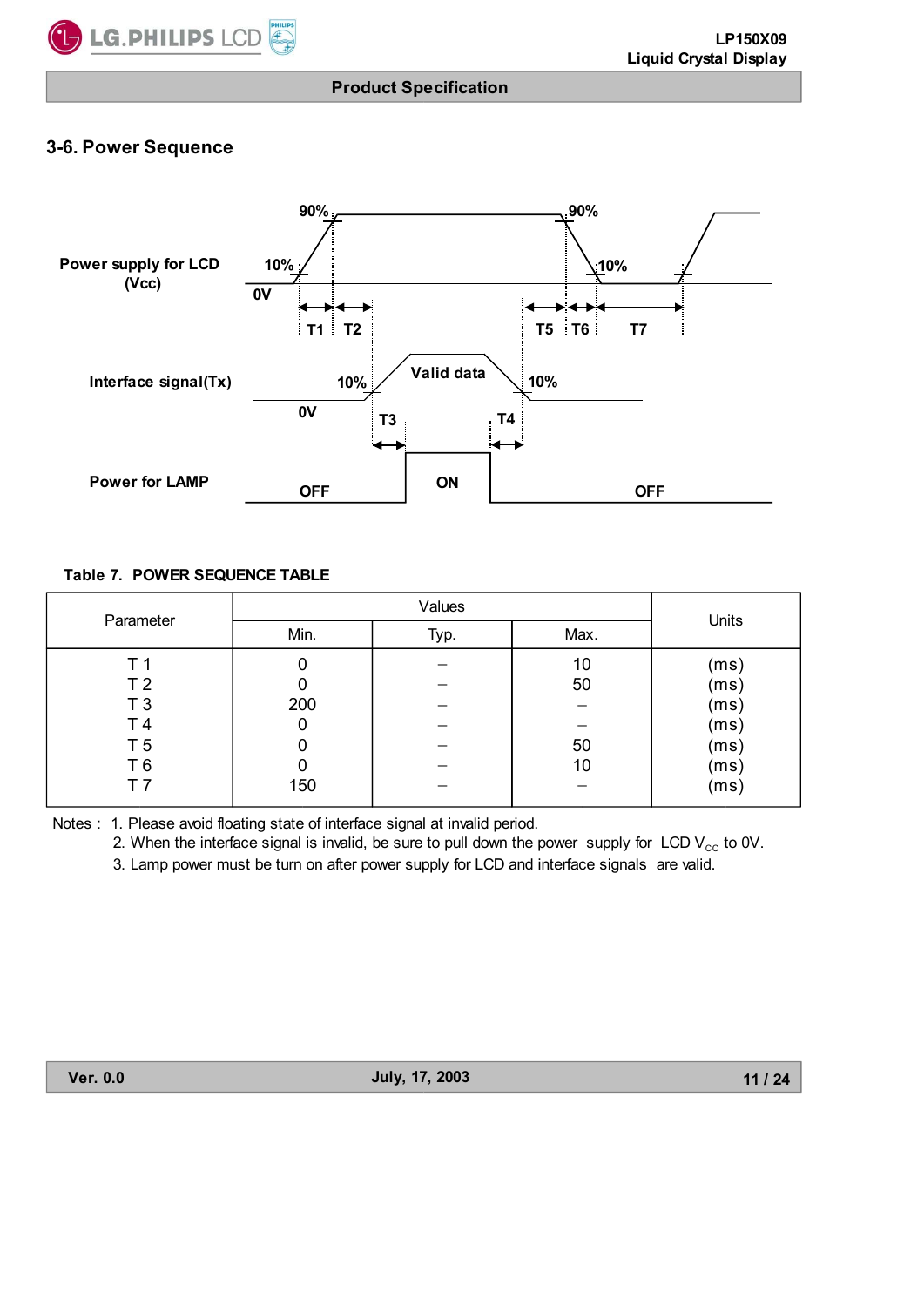# **4. Optical Specification**

LG.PHILIPS LCD

Optical characteristics are determined after the unit has been 'ON' and stable for approximately 30 minutes in a dark environment at 25°C. The values specified are at an approximate distance 50cm from the LCD surface at a viewing angle of  $\Phi$  and  $\Theta$  equal to 0°.

FIG. 1 presents additional information concerning the measurement equipment and method.

#### **FIG. 1 Optical Characteristic Measurement Equipment and Method**



#### **Table 8. OPTICAL CHARACTERISTICS**

(Ta=25 °C,  $V_{cc}$ =3.3V, f<sub>v</sub>=60Hz Dclk=65MHz,  $I_{BL}$ =6.0mArms)

| Parameter                    |                                                                                                                                              |                                                            |                                                                      | Values                                                               |                                                                      | Units                                | <b>Notes</b>    |
|------------------------------|----------------------------------------------------------------------------------------------------------------------------------------------|------------------------------------------------------------|----------------------------------------------------------------------|----------------------------------------------------------------------|----------------------------------------------------------------------|--------------------------------------|-----------------|
|                              |                                                                                                                                              | Symbol                                                     | Min.                                                                 | Typ.                                                                 | Max.                                                                 |                                      |                 |
| <b>Contrast Ratio</b>        |                                                                                                                                              | <b>CR</b>                                                  | 150                                                                  | 200                                                                  |                                                                      |                                      | 1               |
| Surface Luminance, white     |                                                                                                                                              | $L_{WH}$                                                   | 185                                                                  | 230                                                                  |                                                                      | cd/m <sup>2</sup>                    | $\overline{2}$  |
| Luminance Variation          |                                                                                                                                              | $\delta$ white                                             | 60                                                                   |                                                                      |                                                                      |                                      | 3               |
| Response Time                | Rise Time<br>Decay Time                                                                                                                      | $\mathsf{Tr}_{\mathsf{R}}$<br>$Tr_{D}$                     |                                                                      | 10<br>20                                                             | 20<br>30                                                             | ms<br>ms                             | 4               |
| <b>CIE Color Coordinates</b> | Red<br>Green<br><b>Blue</b><br>White                                                                                                         | ЖR<br><b>YR</b><br>XG<br>ΥG<br>ХB<br>YB<br><b>XW</b><br>YW | 0.562<br>0.318<br>0.296<br>0.505<br>0.134<br>0.115<br>0.288<br>0.309 | 0.587<br>0.343<br>0.321<br>0.530<br>0.159<br>0.140<br>0.313<br>0.329 | 0.612<br>0.368<br>0.346<br>0.555<br>0.184<br>0.165<br>0.338<br>0.349 |                                      |                 |
| <b>Viewing Angle</b>         | x axis, right( $\phi = 0^{\circ}$ )<br>x axis, left ( $\phi$ =180°)<br>y axis, up $(\phi = 90^\circ)$<br>y axis, down $(\phi = 270^{\circ})$ | $\theta$ r<br>$\theta$<br>$\theta$ u<br>$\theta$ d         | 40<br>40<br>10<br>30                                                 | 45<br>45<br>15<br>$3\bar{5}$                                         |                                                                      | degree<br>degree<br>degree<br>degree | 5               |
| <b>Gray Scale</b>            |                                                                                                                                              |                                                            |                                                                      |                                                                      |                                                                      |                                      | $6\phantom{1}6$ |

\* Measured Inverter : 6632Z-1301A(LG Electronics)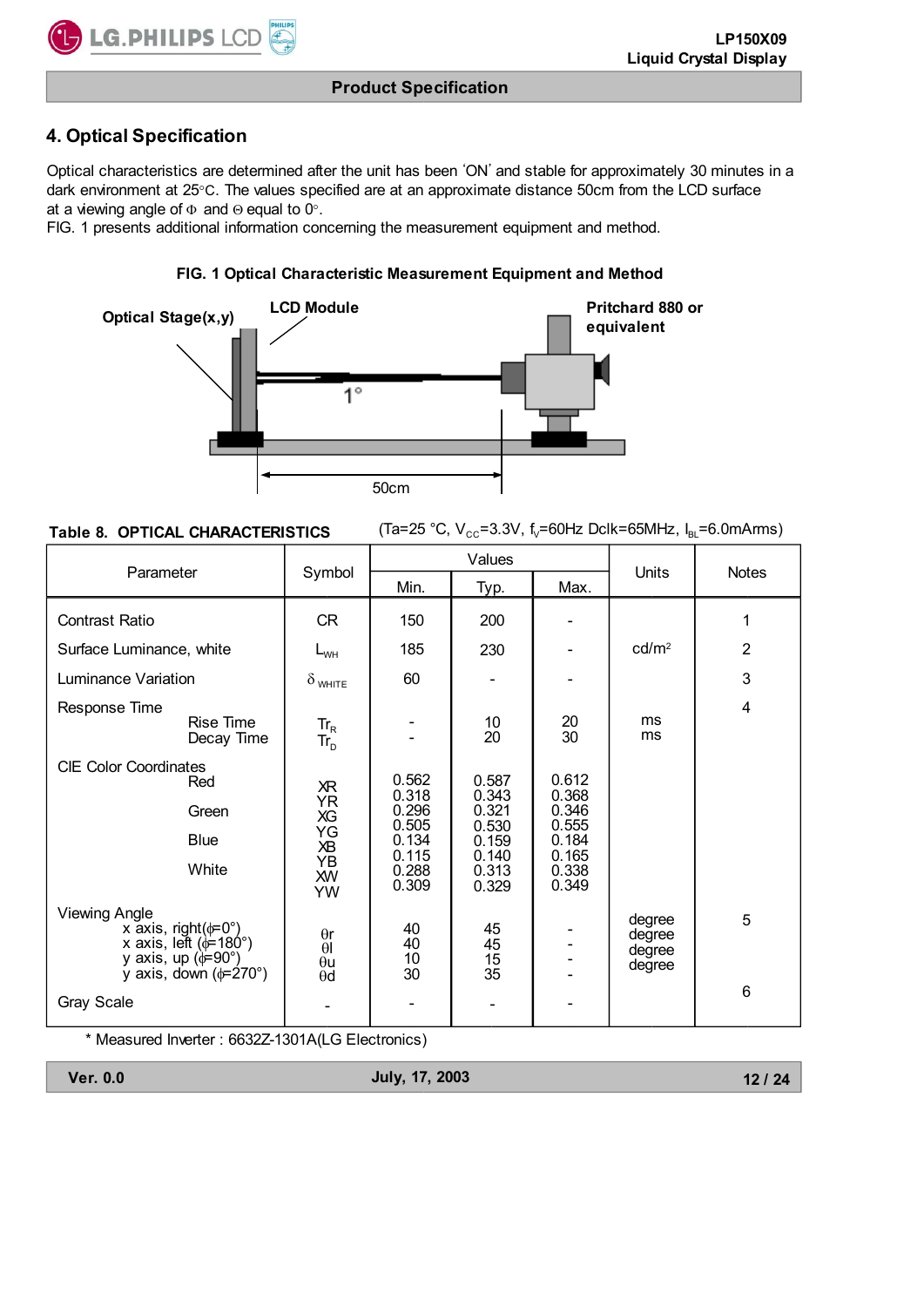

Notes : 1. Contrast Ratio(CR) is defined mathematically as :

Contrast Ratio =

Surface Luminance with all white pixels

Surface Luminance with all black pixels

- 2. Surface luminance is the **center point** across the LCD surface 50cm from the surface with all pixels displaying white under the condition of  $I_{B}$ =6.0mA. For more information see FIG 1.
- 3. The variation in surface luminance, The Panel total variation ( $\delta$  w HITE) is determined by measuring  $L_{N}$  at each test position 1 through 13, and then dividing the maximum  $L_{N}$  of 13 points luminance by minimum  $L<sub>N</sub>$  of 13 points luminance. For more information see FIG 2.  $\delta$  white = Minimum(L<sub>N1</sub>, L<sub>N2</sub>,  $\cdots$ . L<sub>N13</sub>) ÷ Maximum(L<sub>N1</sub>, L<sub>N2</sub>,  $\cdots$ . L<sub>N13</sub>)
- 4. Response time is the time required for the display to transition from white to black(Rise Time,  $Tr_R$ ) and from black to white(Decay Time,  $Tr_D$ ). For additional information see FIG 3.
- 5. Viewing angle is the angle at which the contrast ratio is greater than 10. The angles are determined for the horizontal or x axis and the vertical or y axis with respect to the z axis which is normal to the LCD surface. For more information see FIG 4.

| 6. Gray scale specification | * $f_v = 60$ Hz        |
|-----------------------------|------------------------|
| Gray Level                  | Luminance(%)<br>(Typ.) |
| L <sub>0</sub>              | 0.39                   |
| L7                          | 1.20                   |
| L15                         | 4.50                   |
| L23                         | 11.3                   |
| L31                         | 22.0                   |
| L39                         | 38.0                   |
| L47                         | 57.5                   |
| L <sub>55</sub>             | 80.0                   |
| L63                         | 100                    |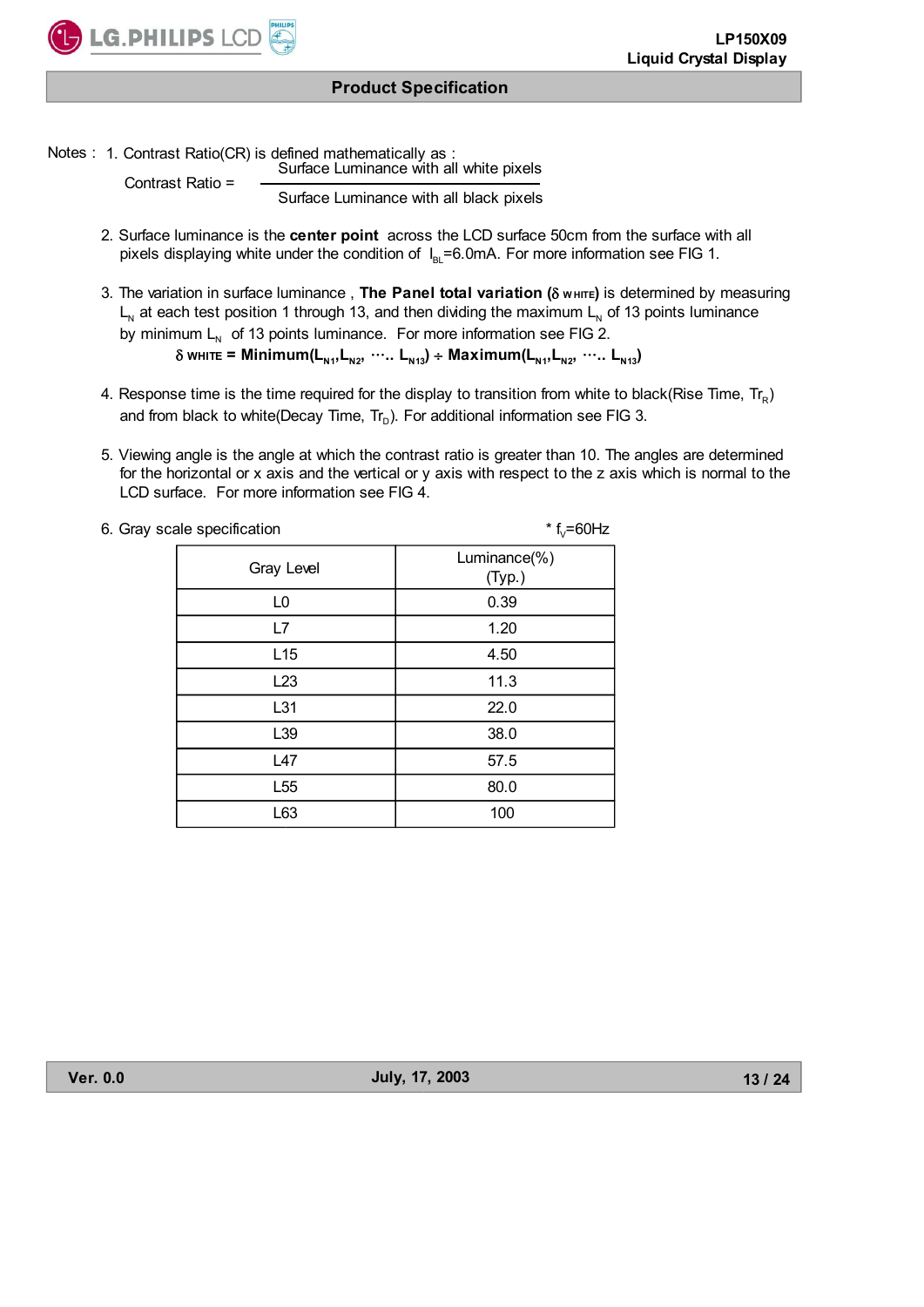

#### **FIG. 2 Luminance & Luminance variation**



Notes) The Adjacent point must be opposite horizontally or vertically.

#### **FIG. 3 Response Time**

 The response time is defined as the following figure and shall be measured by switching the input signal for "black" and "white".



**Ver. 0.0 July, 17, 2003**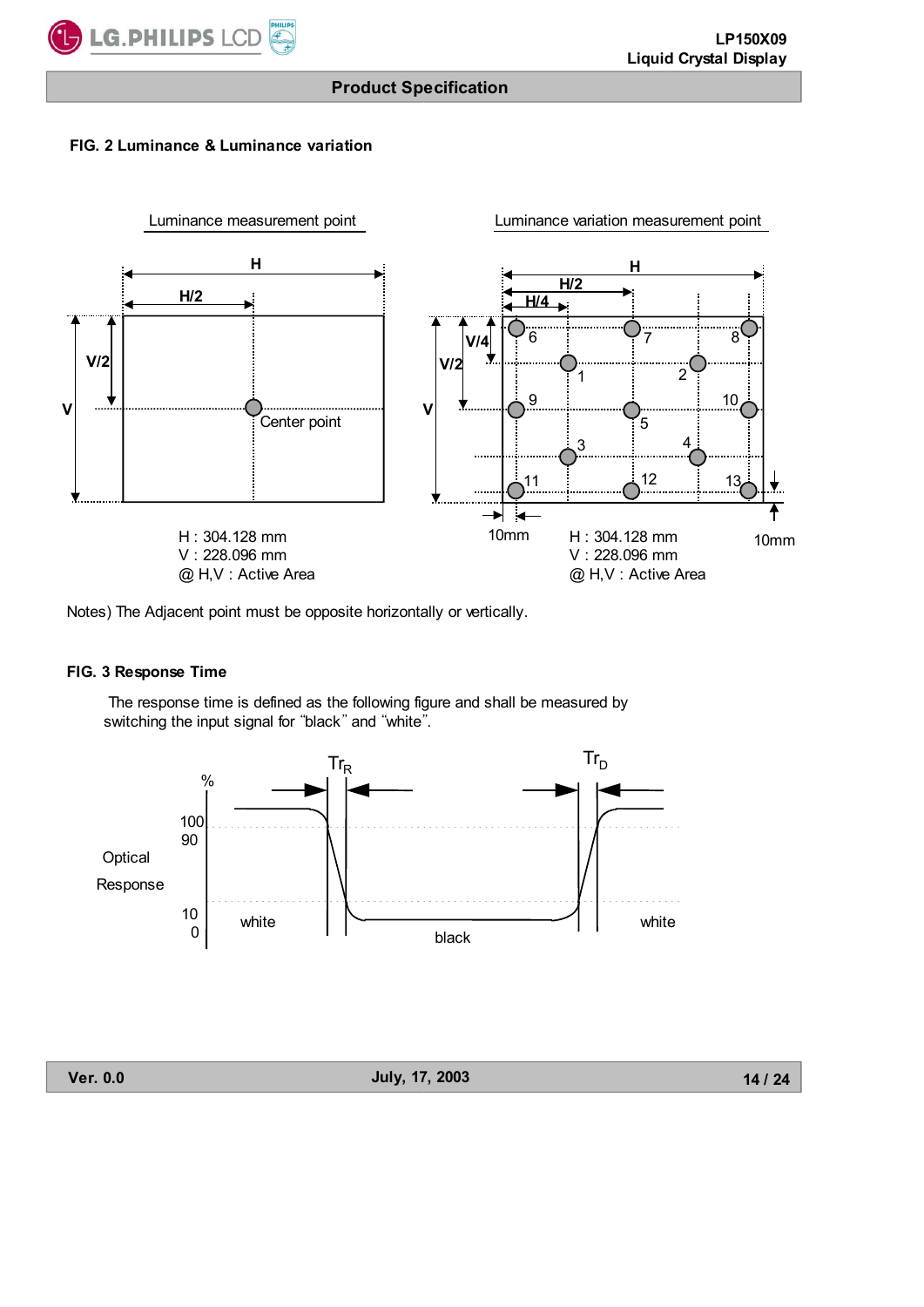

#### **FIG. 4 Viewing angle**

<dimension of viewing angle range>

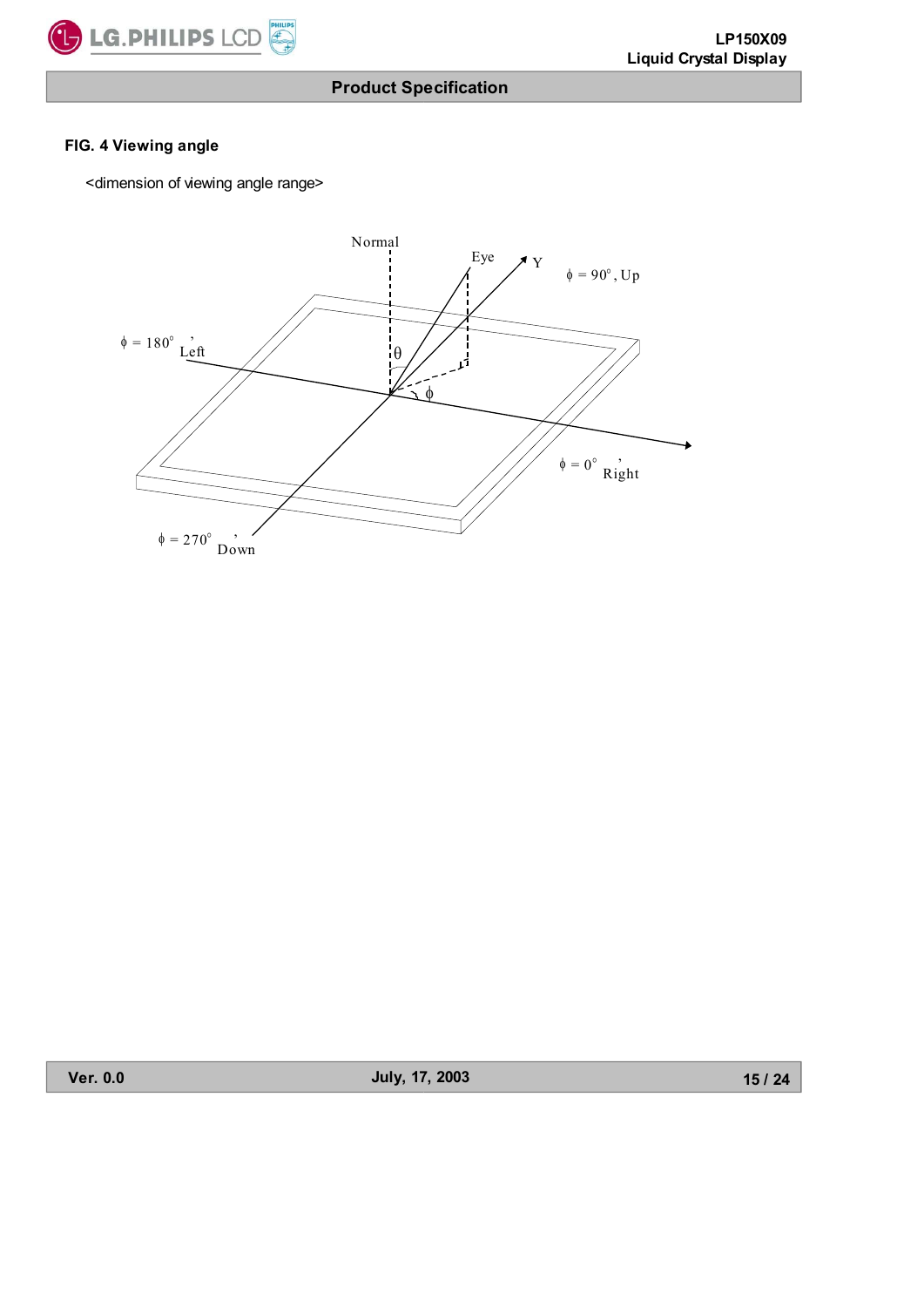# **5. Mechanical Characteristics**

**C** LG.PHILIPS LCD

 The contents provide general mechanical characteristics for the model LP150X09. In addition the figures in the next page are detailed mechanical drawing of the LCD.

|                     | Horizontal                                       | $317.3 \pm 0.5$ mm |  |  |  |
|---------------------|--------------------------------------------------|--------------------|--|--|--|
| Outside dimensions  | Vertical                                         | $241.5 \pm 0.5$ mm |  |  |  |
|                     | Depth                                            | $5.7 \pm 0.3$ mm   |  |  |  |
|                     | Horizontal                                       | $307.5 \pm 0.5$ mm |  |  |  |
| Bezel area          | Vertical                                         | $231.4 \pm 0.5$ mm |  |  |  |
|                     | Horizontal                                       | 304.128mm          |  |  |  |
| Active display area | Vertical                                         | 228.096mm          |  |  |  |
| Weight(approximate) | 540g(Typ.) 555g(Max)                             |                    |  |  |  |
| Surface Treatment   | Anti-glare & hard coating 3H,<br>Anti-Reflection |                    |  |  |  |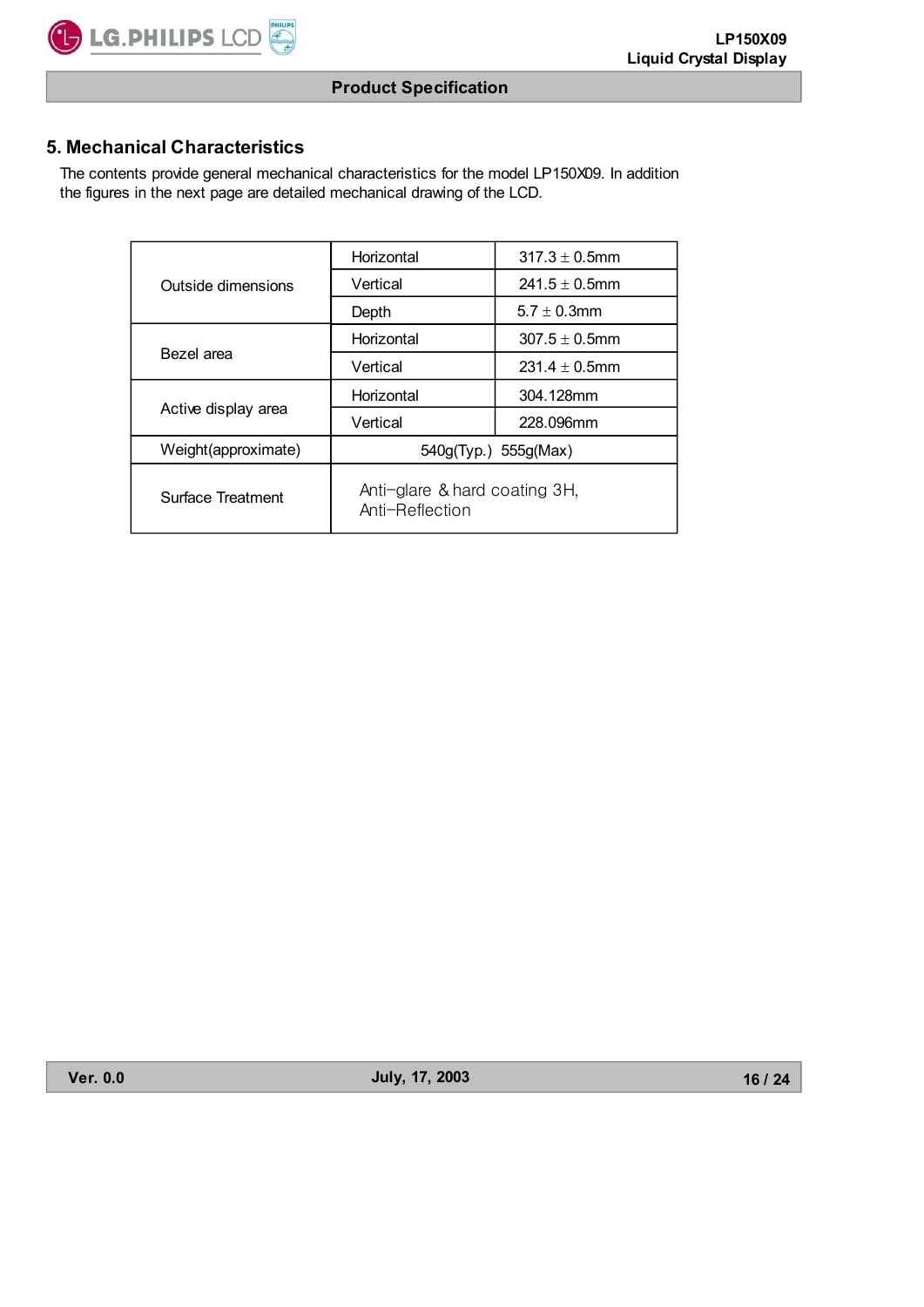

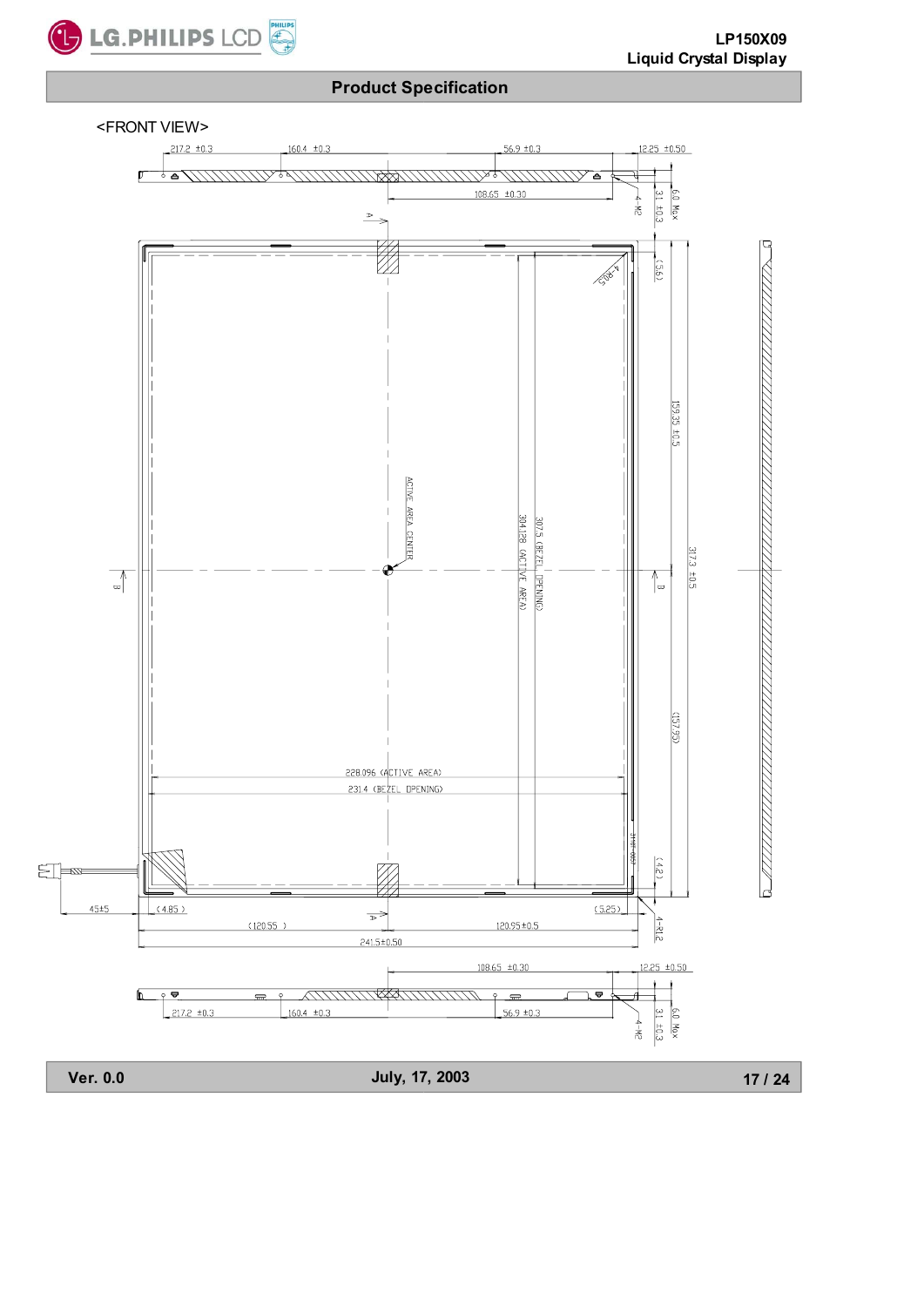

<REAR VIEW>



**Ver. 0.0 July, 17, 2003**

**18 / 24**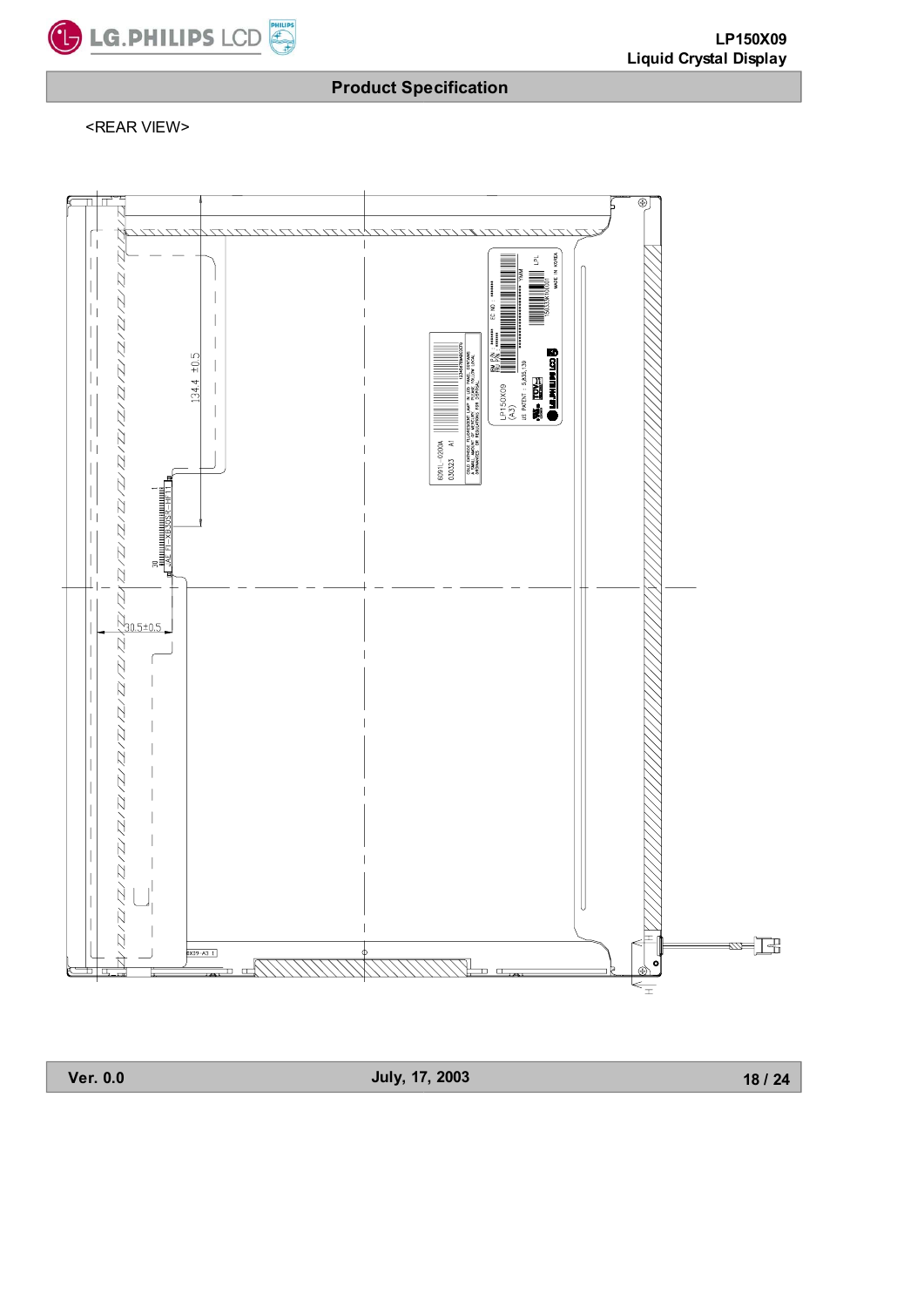

#### <DETAIL DESCRIPTION OF SIDE MOUNTING SCREW>



SCREW TORQUE : 2.3~2.5kgf.cm

SECTION H-H<br>SCALE 5/1

Notes : 1. Screw plated through the method of non-electrolytic nickel plating is preferred to reduce possibility that results in vertical and/or horizontal line defect due to the conductive particles from screw surface.

**Ver. 0.0 July, 17, 2003**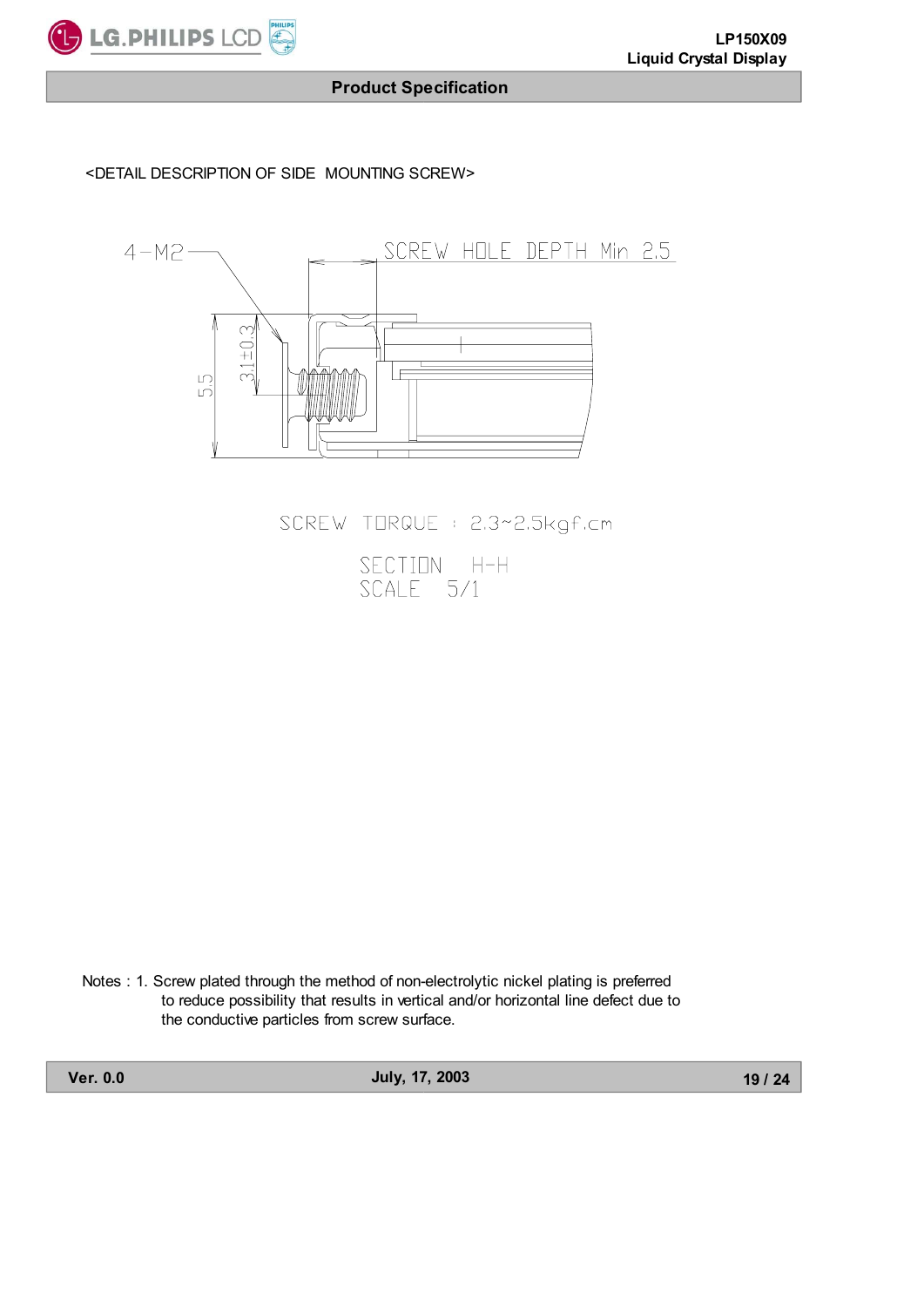

# **6. Reliability**

Environment test condition

| No.            | Test Item                                   | Conditions                                                                                         |  |  |  |  |  |
|----------------|---------------------------------------------|----------------------------------------------------------------------------------------------------|--|--|--|--|--|
| $\mathbf{1}$   | High temperature storage test               | Ta= 60°C<br>240h                                                                                   |  |  |  |  |  |
| $\overline{2}$ | Low temperature storage test                | Ta= $-20^{\circ}$ C<br>240h                                                                        |  |  |  |  |  |
| 3              | High temperature operation test             | Ta= 50°C 50%RH<br>240h                                                                             |  |  |  |  |  |
| 4              | Low temperature operation test              | Ta= $0^{\circ}$ C<br>240h                                                                          |  |  |  |  |  |
| 5              | Vibration test<br>(non-operating)           | Sine wave, $10 \sim 500 \sim 10$ Hz, 1.5G, 0.37 oct/min<br>3 axis, 1 hour/axis                     |  |  |  |  |  |
| 6              | Shock test<br>(non-operating)               | Half sine wave, 100G, 6ms<br>one shock of each six faces (l.e. run 100G 6ms)<br>for all six faces) |  |  |  |  |  |
| 7              | Altitude<br>operating<br>storage / shipment | $0 \sim 10,000$ feet (3,048m) 24Hr<br>$0 \sim 40,000$ feet (12,192m) 24Hr                          |  |  |  |  |  |

{ Result Evaluation Criteria }

 There should be no change which might affect the practical display function when the display quality test is conducted under normal operating condition.

- ON/OFF Cycle

 : The display module will be capable of being operated over 24,000 ON/OFF cycles (Lamp power & Vcc ON/OFF)

- Mean time Between Failure

 : The LCD Panel and interface board assembly (excluding the CCFL) have a mean time between failures of 30,000 hours with a confidence level 90%.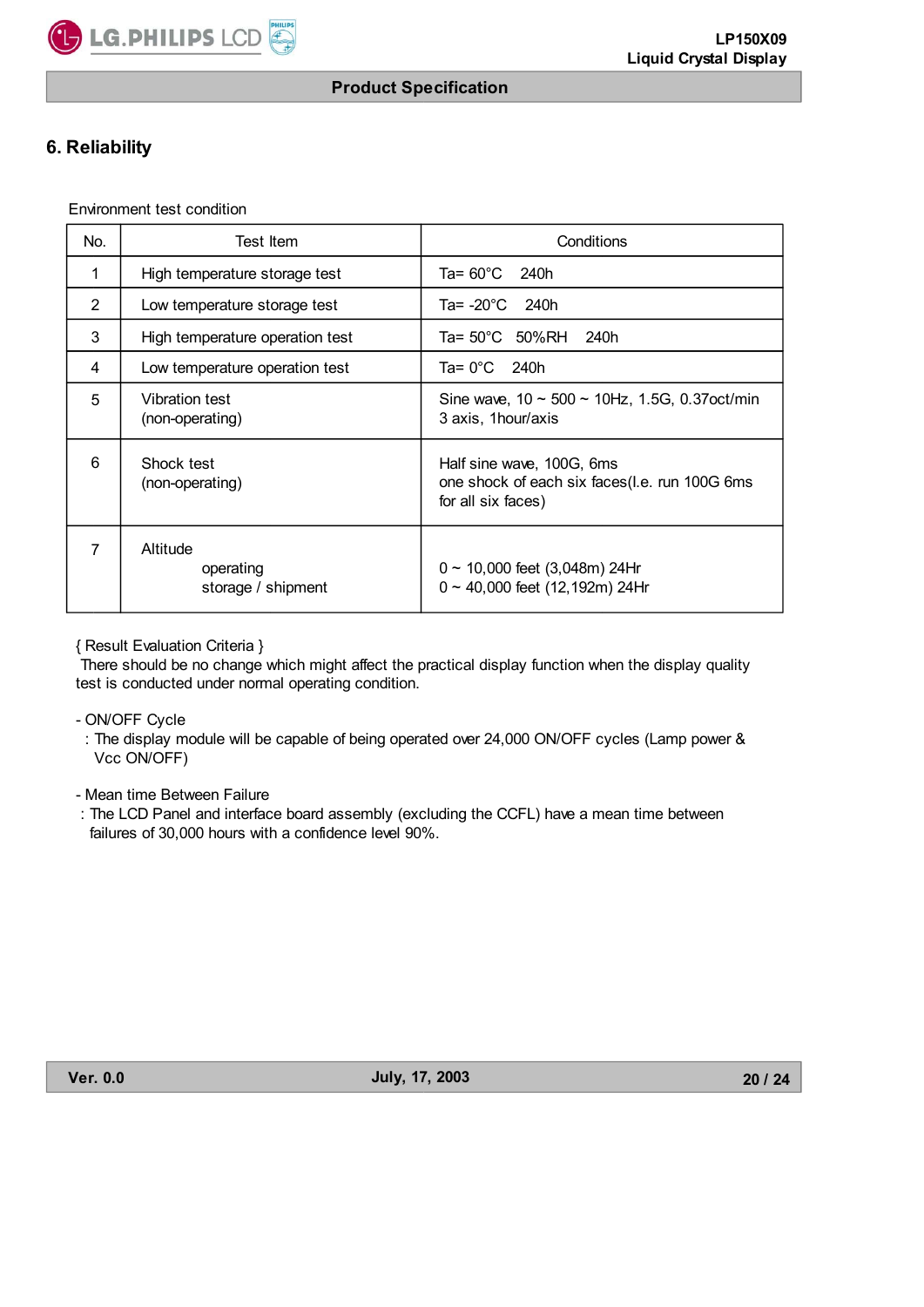

# **7. International Standards**

# **7-1. Safety**

a) UL 60950, Third Edition, Underwriters Laboratories, Inc., Dated Dec. 11, 2000. Standard for Safety of Information Technology Equipment, Including Electrical Business Equipment. b) CAN/CSA C22.2, No. 60950, Third Edition, Canadian Standards Association, Dec. 1, 2000. Standard for Safety of Information Technology Equipment, Including Electrical Business Equipment. c) EN 60950 : 2000, Third Edition IEC 60950 : 1999, Third Edition European Committee for Electrotechnical Standardization(CENELEC)

 EUROPEAN STANDARD for Safety of Information Technology Equipment Including Electrical Business Equipment.

# **7-2. EMC**

a) ANSI C63.4 ˈMethods of Measurement of Radio-Noise Emissions from Low-Voltage Electrical and Electrical Equipment in the Range of 9kHZ to 40GHz. ˈAmerican National Standards Institute(ANSI), 1992

b) C.I.S.P.R ˈLimits and Methods of Measurement of Radio Interface Characteristics of Information Technology Equipment." International Special Committee on Radio Interference.

c) EN 55022 ˈLimits and Methods of Measurement of Radio Interface Characteristics of Information Technology Equipment." European Committee for Electrotechnical Standardization. (CENELEC), 1998 ( Including A1: 2000 )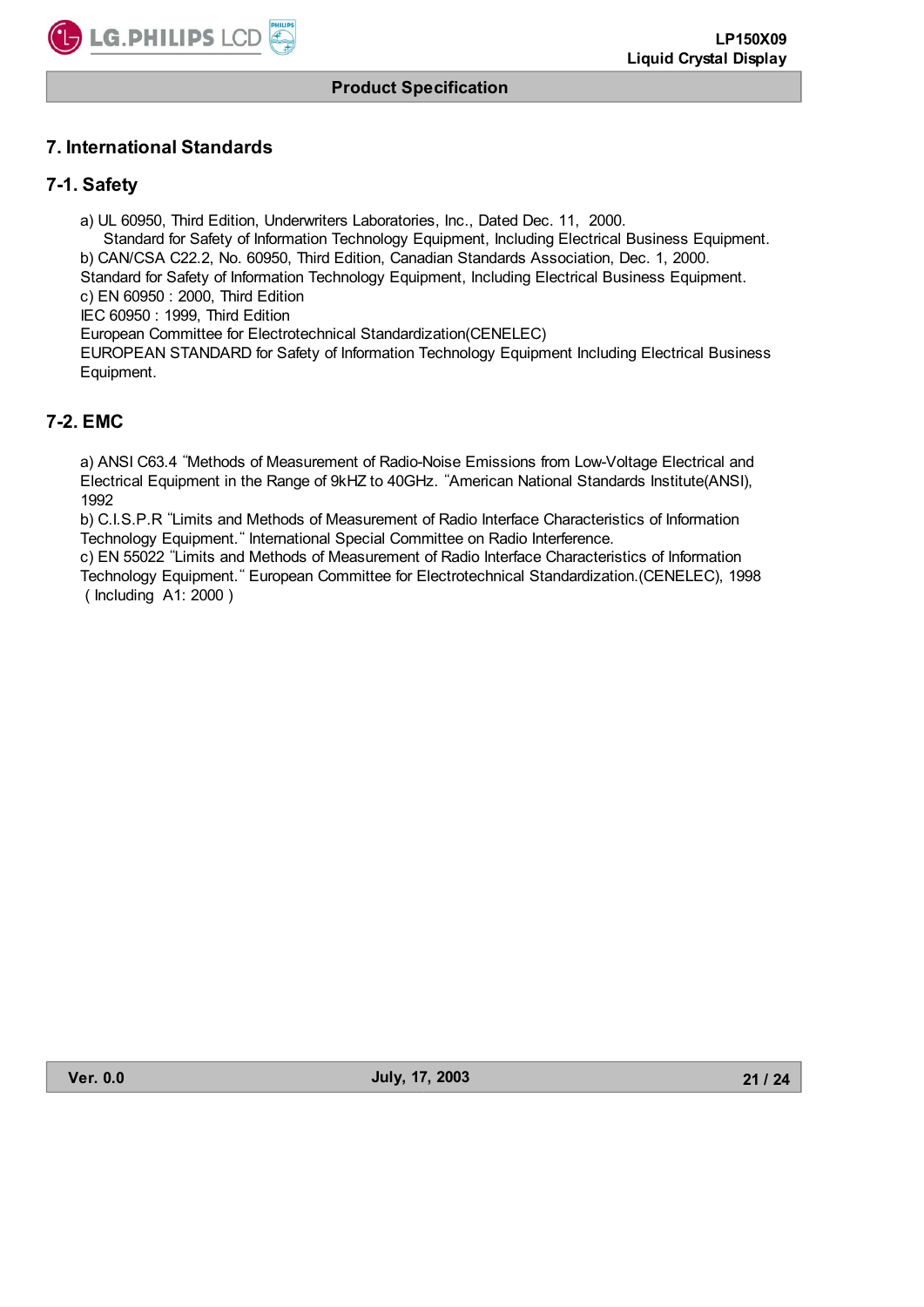

# **8. Packing**

# **8-1. Designation of Lot Mark**

a) Lot Mark



A,B,C : Inch

D : Year

- E : Month
- F : Panel Code
- G : Factory Code
- H : Assembly Code

I,J,K,L,M : Serial No

#### Note

| 1. Year |
|---------|
|---------|

| Year | 97 | 98 | 99 | 2000 | 2001 | 2002 | 2003 | 2004 | 2005 | 2006 | 2007 |
|------|----|----|----|------|------|------|------|------|------|------|------|
| Mark |    |    |    |      |      |      |      |      |      | ⌒    |      |

#### 2. Month

| Month | Jan | Feb | Mar | Apr | May | Jun | Jul | Aug | Sep | Oct | Nov | Dec |
|-------|-----|-----|-----|-----|-----|-----|-----|-----|-----|-----|-----|-----|
| Mark  |     | -   |     |     |     |     |     |     |     |     | −   |     |

#### 3. Panel Code

| Panel Code P1 Factory | P2 Factory | P3 Factory | P4 Factory | P5 Factory | Hydis Panel |
|-----------------------|------------|------------|------------|------------|-------------|
| Mark                  |            |            |            |            |             |

#### 4. Factory Code

| Factory Code | <b>LPL Gumi</b> | <b>LPL Nanjing</b> |
|--------------|-----------------|--------------------|
| Mark         |                 |                    |

5. Serial No

| Serial No. | 1~99.999        | $100,000 \sim$                       |
|------------|-----------------|--------------------------------------|
| Mark       | $00001 - 99999$ | $A0001 \sim A9999$ , - - - - , Z9999 |

#### b) Location of Lot Mark

Serial NO. is printed on the label. The label is attached to the backside of the LCD module. This is subject to change without prior notice.

### **8-2. Packing Form**

- a) Package quantity in one box : TBD pcs
- b) Box Size : TBDmm × TBDmm × TBDmm

**Ver. 0.0 July, 17, 2003**

**22 / 24**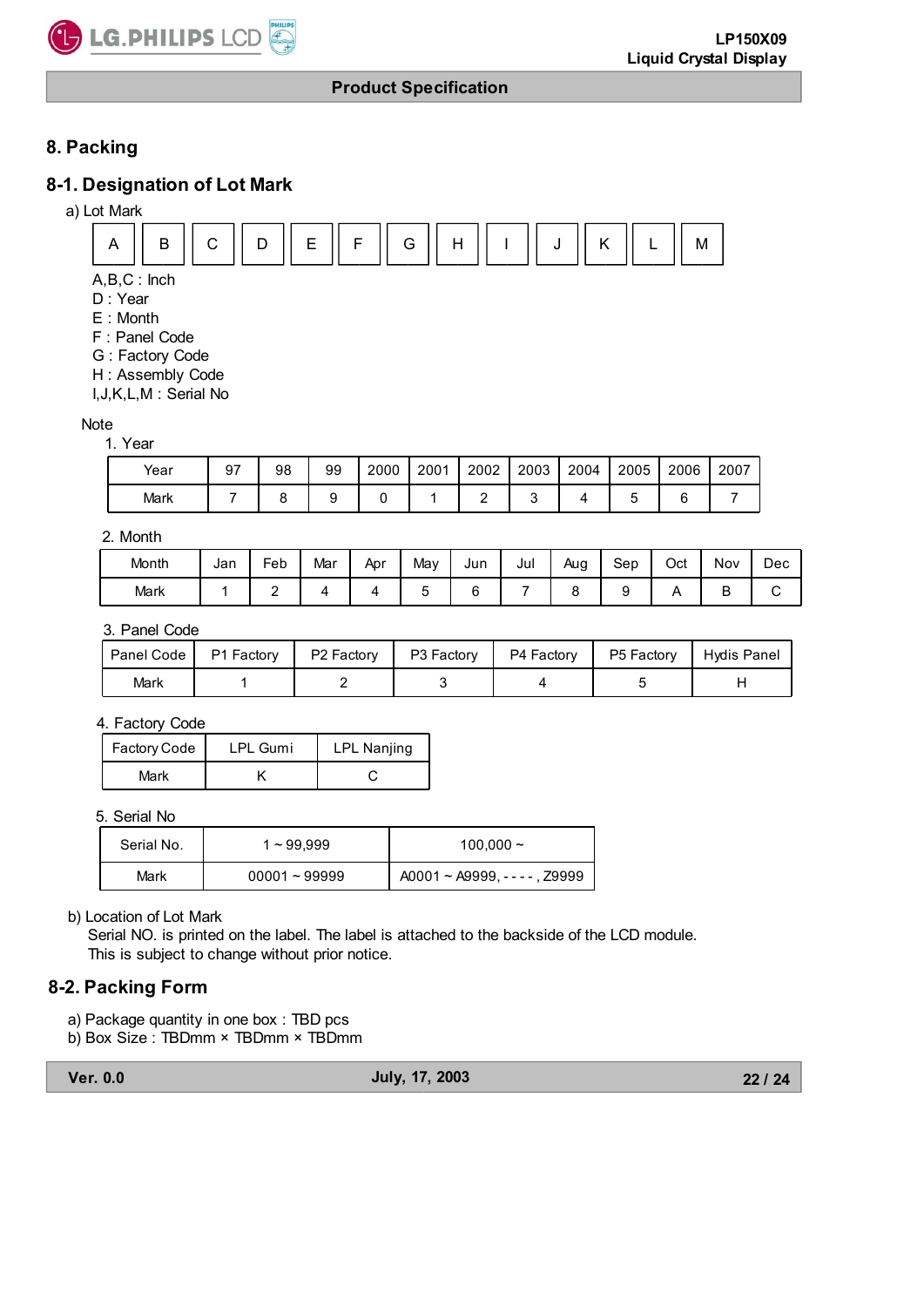

#### **9. PRECAUTIONS**

Please pay attention to the following when you use this TFT LCD module.

# **9-1. MOUNTING PRECAUTIONS**

- (1) You must mount a module using holes arranged in four corners.
- (2) You should consider the mounting structure so that uneven force(ex. Twisted stress) is not applied to the module.

 And the case on which a module is mounted should have sufficient strength so that external force is not transmitted directly to the module.

- (3) Please attach the surface transparent protective plate to the surface in order to protect the polarizer. Transparent protective plate should have sufficient strength in order to resist external force.
- (4) You should adopt radiation structure to satisfy the temperature specification.
- (5) Acetic acid type and chlorine type materials for the cover case are not desirable because the former generates corrosive gas of attacking the polarizer at high temperature and the latter causes circuit break by electro-chemical reaction.
- (6) Do not touch, push or rub the exposed polarizers with glass, tweezers or anything harder than HB pencil lead. And please do not rub with dust clothes with chemical treatment. Do not touch the surface of polarizer for bare hand or greasy cloth.(Some cosmetics are detrimental to the polarizer.)
- (7) When the surface becomes dusty, please wipe gently with absorbent cotton or other soft materials like chamois soaks with petroleum benzene. Normal-hexane is recommended for cleaning the adhesives used to attach front / rear polarizers. Do not use acetone, toluene and alcohol because they cause chemical damage to the polarizer.
- (8) Wipe off saliva or water drops as soon as possible. Their long time contact with polarizer causes deformations and color fading.
- (9) Do not open the case because inside circuits do not have sufficient strength.

### **9-2. OPERATING PRECAUTIONS**

- (1) The spike noise causes the mis-operation of circuits. It should be lower than following voltage : V=±200mV(Over and under shoot voltage)
- (2) Response time depends on the temperature.(In lower temperature, it becomes longer.)
- (3) Brightness depends on the temperature. (In lower temperature, it becomes lower.) And in lower temperature, response time(required time that brightness is stable after turned on) becomes longer.
- (4) Be careful for condensation at sudden temperature change. Condensation makes damage to polarizer or electrical contacted parts. And after fading condensation, smear or spot will occur.
- (5) When fixed patterns are displayed for a long time, remnant image is likely to occur.
- (6) Module has high frequency circuits. Sufficient suppression to the electromagnetic interference shall be done by system manufacturers. Grounding and shielding methods may be important to minimized the interference.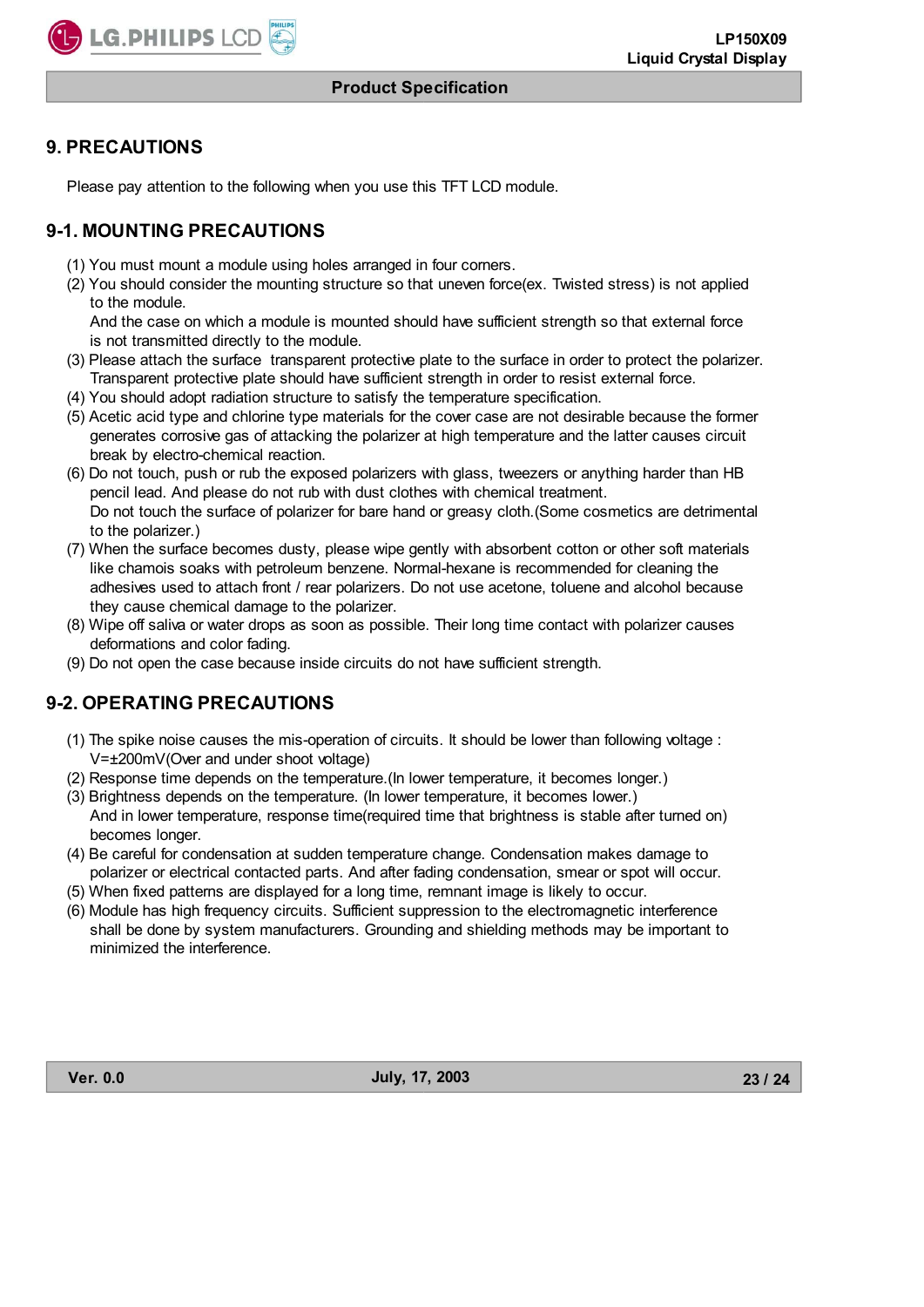

#### **9-3. ELECTROSTATIC DISCHARGE CONTROL**

Since a module is composed of electronic circuits, it is not strong to electrostatic discharge. Make certain that treatment persons are connected to ground through wrist band etc. And don't touch interface pin directly.

# **9-4. PRECAUTIONS FOR STRONG LIGHT EXPOSURE**

Strong light exposure causes degradation of polarizer and color filter.

#### **9-5. STORAGE**

When storing modules as spares for a long time, the following precautions are necessary.

- (1) Store them in a dark place. Do not expose the module to sunlight or fluorescent light. Keep the temperature between 5°C and 35°C at normal humidity.
- (2) The polarizer surface should not come in contact with any other object.
	- It is recommended that they be stored in the container in which they were shipped.

### **9-6. HANDLING PRECAUTIONS FOR PROTECTION FILM**

- (1) When the protection film is peeled off, static electricity is generated between the film and polarizer. This should be peeled off slowly and carefully by people who are electrically grounded and with well ion-blown equipment or in such a condition, etc.
- (2) The protection film is attached to the polarizer with a small amount of glue. If some stress is applied to rub the protection film against the polarizer during the time you peel off the film, the glue is apt to remain on the polarizer.

Please carefully peel off the protection film without rubbing it against the polarizer.

- (3) When the module with protection film attached is stored for a long time, sometimes there remains a very small amount of glue still on the polarizer after the protection film is peeled off.
- (4) You can remove the glue easily. When the glue remains on the polarizer surface or its vestige is recognized, please wipe them off with absorbent cotton waste or other soft material like chamois soaked with normal-hexane.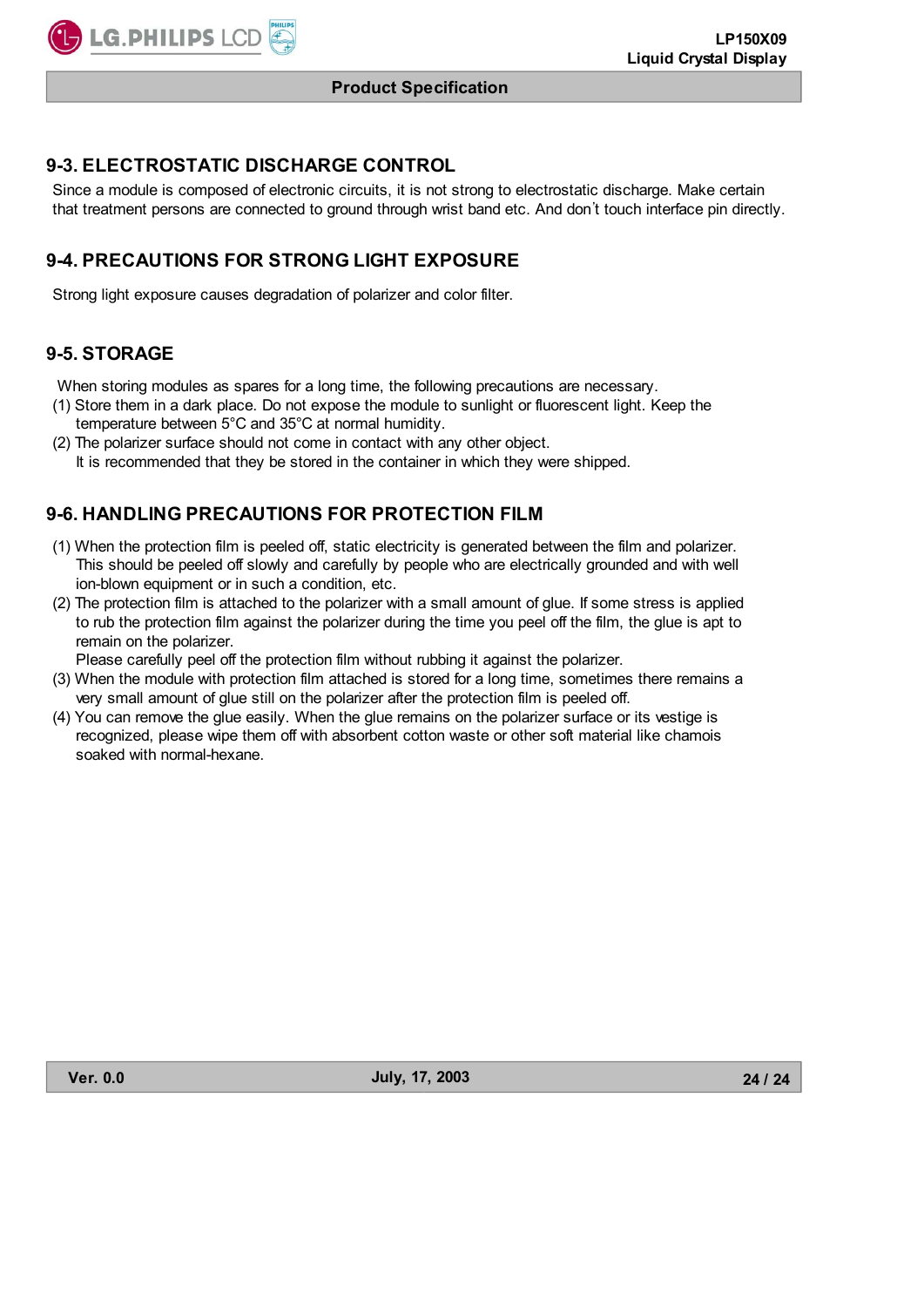

# Incoming Inspection Standard

# *Size : 15.0 inch*

# *Resolution : XGA*

# *Model : LP150X09-A3*

# *Customer : IBM*

# **DATE : 08 Aug 2003**

|        | Prepared by : Albert Nam |                            |                               |
|--------|--------------------------|----------------------------|-------------------------------|
|        |                          |                            |                               |
|        | Checked by               | : Richard Kim<br>(Manager) |                               |
|        |                          |                            |                               |
|        | Approved by : H G Park   | (Senior Manager)           |                               |
| proval |                          |                            | <b>Quality Assurance Team</b> |
| d by   |                          |                            | LG.Philips LCD Co,. LTD.      |
|        |                          |                            |                               |
|        |                          |                            |                               |
|        |                          |                            |                               |
|        |                          |                            |                               |

**Customer's Ap** 

Reviewed & Approve

 (NAME) . . . . . . . . . . . . . . . . . . . . (TITLE) . . . . . . . . . . . . . . . . . . . .

(Signature)

 $(Date)$  (Date)  $\frac{1}{(MMP)^{1} \cdot \dots \cdot (BDB)^{1} \cdot \dots \cdot (MMP)}$ 

*Please (return / keep) this standard with your signature for approval*

**Ver. 0.0 July, 17, 2003** 1/11

**25 / 24**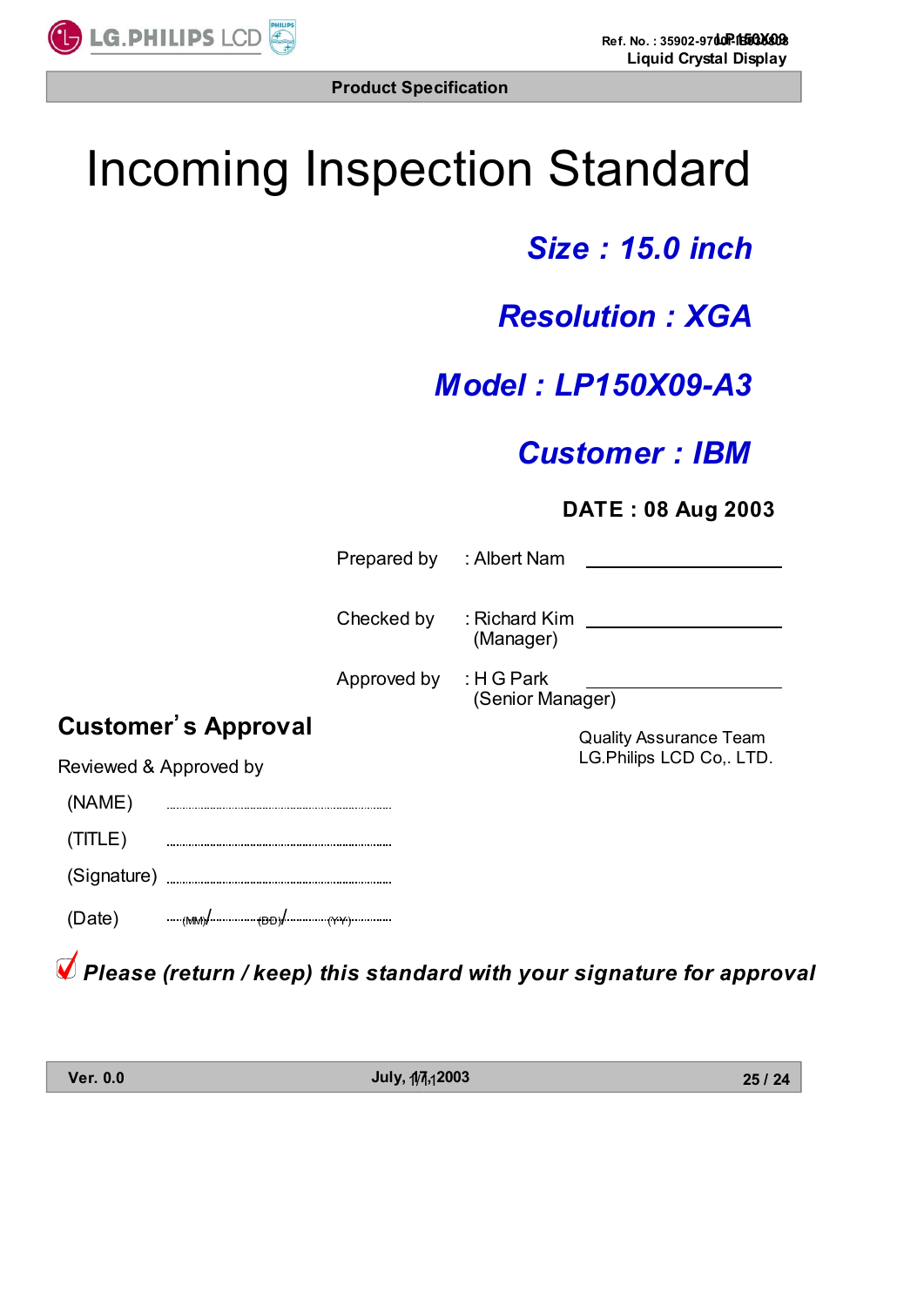

# **Contents**

|                                                                              | 3                                   |
|------------------------------------------------------------------------------|-------------------------------------|
| 1.0. Introduction<br>1.1. Scope                                              | 4<br>$\overline{4}$<br>4            |
| 2.0. Generals<br>2.4. Determination of acceptability and subsequent disposal | 5<br>5<br>5<br>5<br>$6\phantom{1}6$ |
| 3.0. Inspection Criteria                                                     | 7<br>7<br>8<br>8<br>8<br>8          |
| 4.0. RMAs<br>4.1. Verification                                               | 9<br>9<br>9                         |
| 5.0. Warranty                                                                | 10<br>10<br>10                      |
| 6.0. Others                                                                  | 10                                  |
|                                                                              | 11                                  |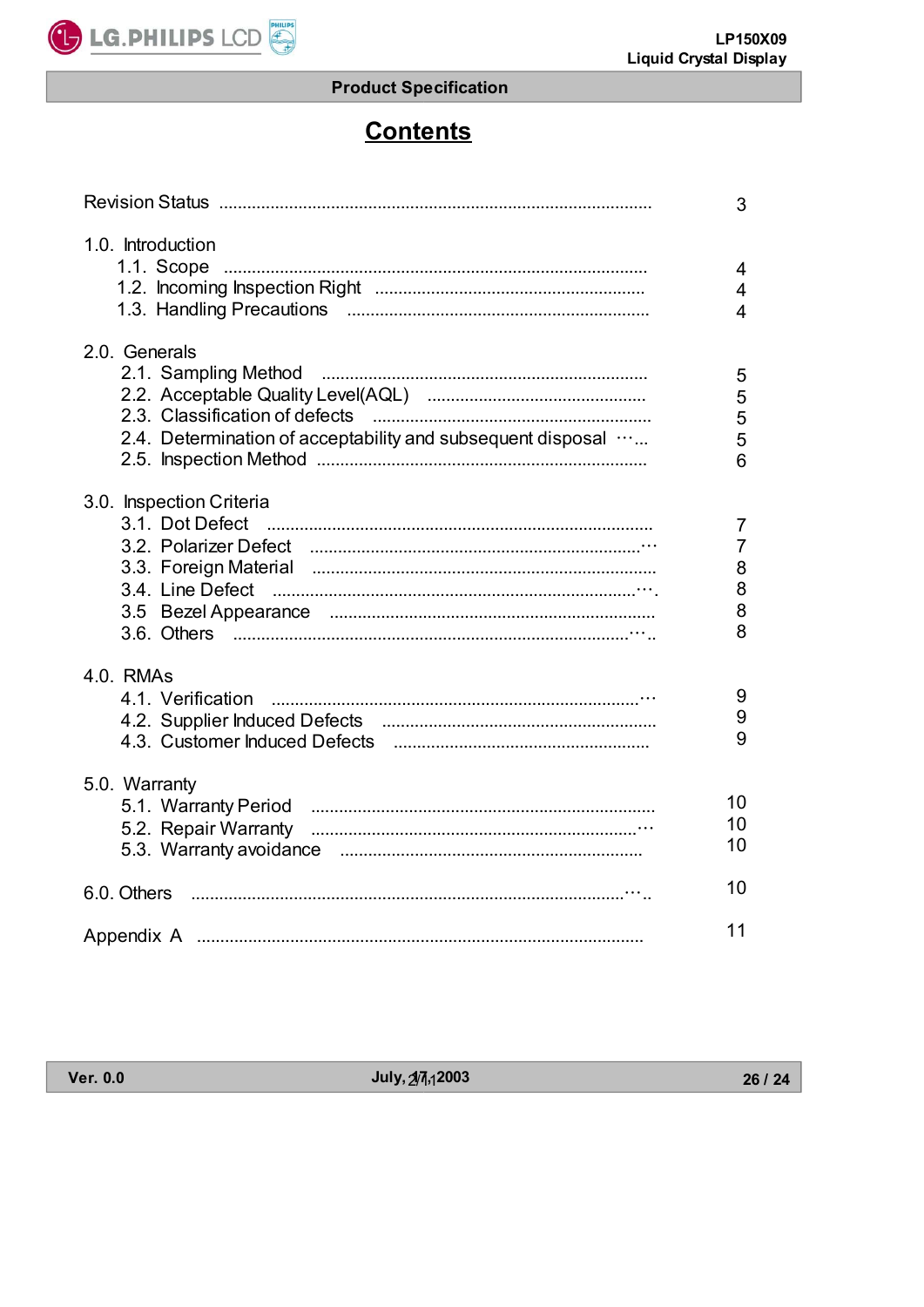

#### **Product Specification Revision Status**

| Rev. No. | Chapter | Contents       | Date      | <b>Issued &amp;</b><br>amended by |
|----------|---------|----------------|-----------|-----------------------------------|
| 1.0      | All     | Originated IIS | 08/Aug/03 | <b>Albert Nam</b>                 |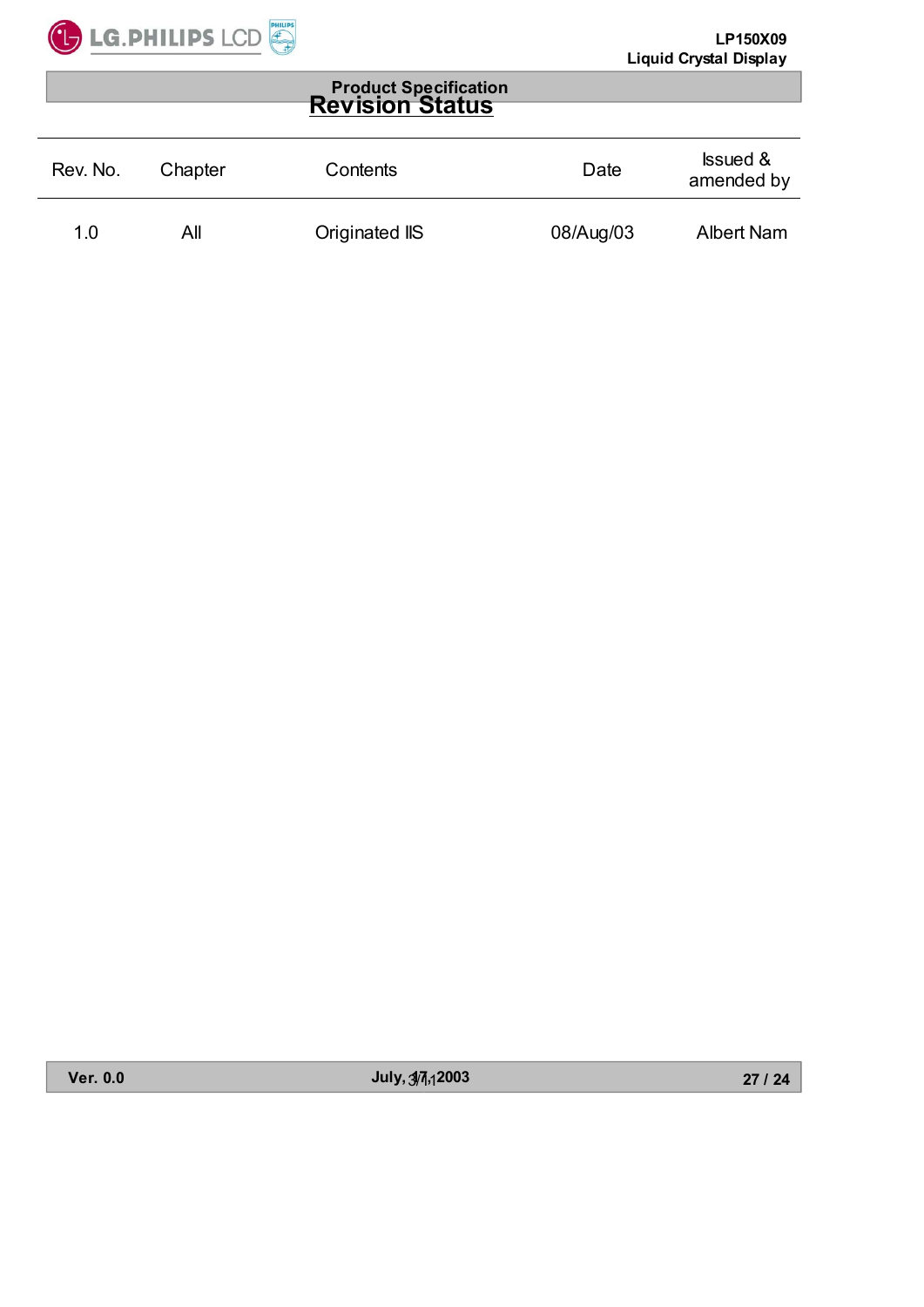

# **1.1. Scope**

**1.0 Introduction**

 This Incoming Inspection Standard shall be applied to TFT-LCD modules (hereafter called the "LCMs") supplied by LG.Philips LCD (hereafter called the "Supplier") to its **Customer** 

# **1.2. Incoming inspection Right**

 The Customer shall have the right to conduct at its own cost and expense, an incoming inspection of the LCMs at the destination specified in the relevant B/L(Bills of Lading) in accordance with the LCM's specifications separately agreed upon and the inspection criteria set forth in this article.

 The Customer shall notify the Supplier in writing of the inspection results (acceptance or rejectance) in accordance with the said Incoming Inspection Standard within 40 days from the date of the B/L.

 Should the Customer fail to notify the results to Supplier within 40 days period, the right to reject the LCMs shall then lapse, and the said LCMs shall be deemed to have been accepted by the Customer.

### **1.3. Handling Precautions**

- LCM Devices are made of fragile material such as Glass and plastic and may be broken or cracked if dropped it, so **PLEASE** handle them with care.
- **DO NOT** press the area covered with PET or such materials. These are weak point of LCMs since of TCPs(Driver ICs) and PWBs.
- **PLEASE** support the Bezel with your finger when connecting the interface cable.
- Please **DO NOT** touch the surface of the Glass(Polarizer).
- **PLEASE** wear the Wrist Strap when handling.

 Semiconductive devices are included in the LCMs and they should be handled with care to prevent any electrostatic discharge(ESD).

- **PLEASE** keep the LCMs in the specified, original packing boxes when storage.
- **DO NOT** stack the LCMs too high without wrapping material such as AIR CAP.
- Before use the LCMs, **PLEASE** check the Engineering specification.
- LCMs contain a small amount of Liquid Crystal and Mercury. **PLEASE** follow local ordinances or regulations for disposal.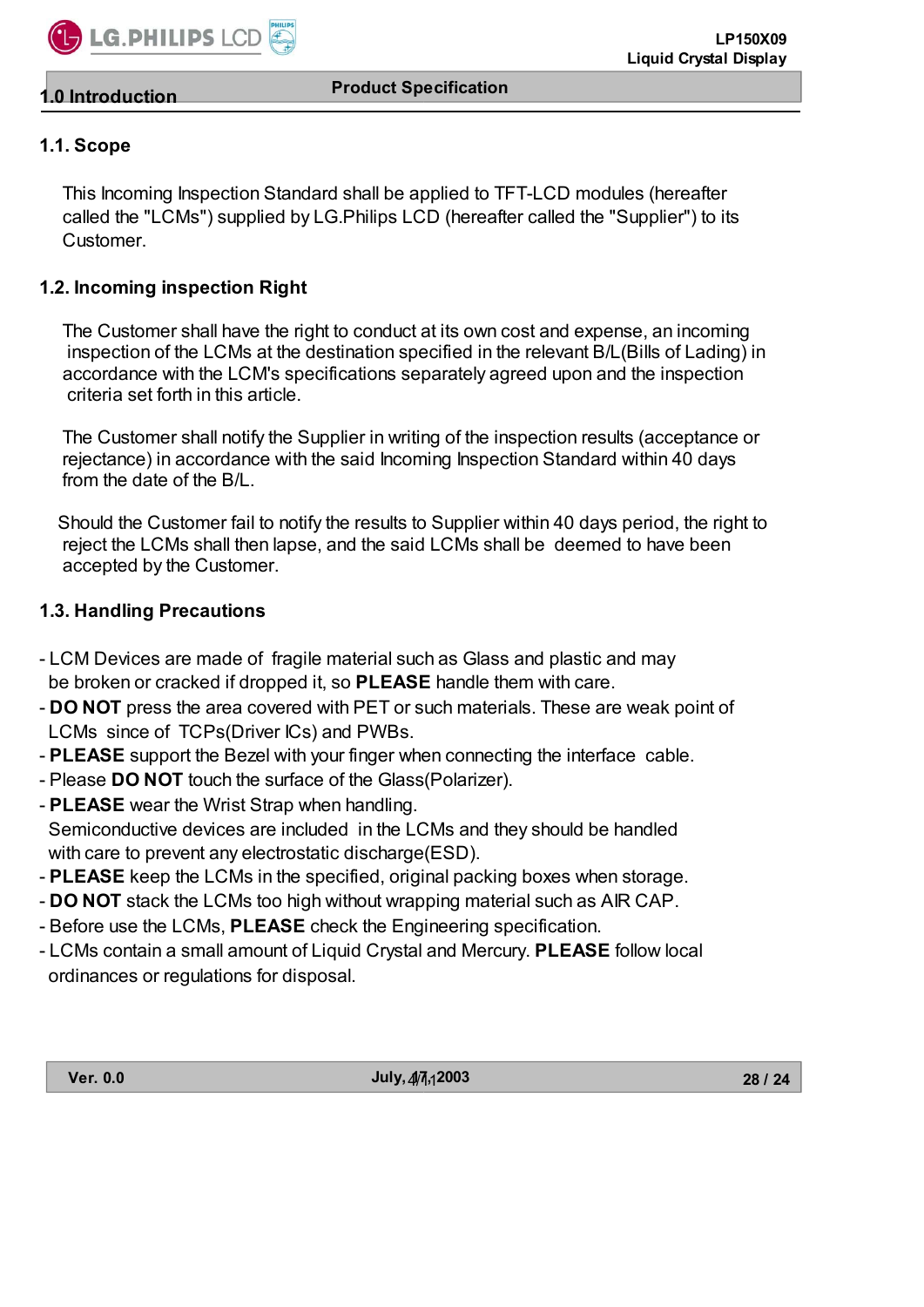

# **2.0 Generals**

#### **Product Specification**

# **2.1. Sampling Method**

 Unless otherwise agreed upon in writing, the sampling inspection shall be applied to the Customer's incoming inspection.

- 2.1.1. Lot size : Quantity per shipment lot (minimum lot size : 100 pieces)
- 2.1.2. Sampling type : Normal inspection, Single sampling
- 2.1.3. Inspection level : II
- 2.1.4. Sampling table : MIL-STD-105D

# **2.2. Acceptable Quality Level(AQL)**

The AQL for major and minor defects shall be respectively set forth below.

 2.2.1. **Major = 0.65 %** 2.2.2. **Minor = 1.5 %**

# **2.3. Classification of defects**

 Defects are classified as either a major defect or a minor defect based on the degree of defect defined herein.

2.2.1. Major defect

 The major defect is a defect that is likely to result in product failure, or reduction in the product's intended usage.

2.2.2. Minor defect

 The minor defect is a defect that has little bearing on the effective use or operation of the product.

 Specific criteria of judgment of major and/or minor defects or other related issues shall be in accordance with the Appendix A, "Classification of Defects".

### **2.4. Determination of acceptability and subsequent disposal**

 If the number of defects found in the LCM sampling lot is equal to or less than the AQL(Acceptable Quality Level), the lot shall be accepted.

 If the number of defects found in the LCM sampling lot is greater than the AQL, the lot shall be rejected. The Customer shall inform the Supplier of the results of such inspection detailly within the time period stipulated in chapter 1.2. "Incoming inspection Right".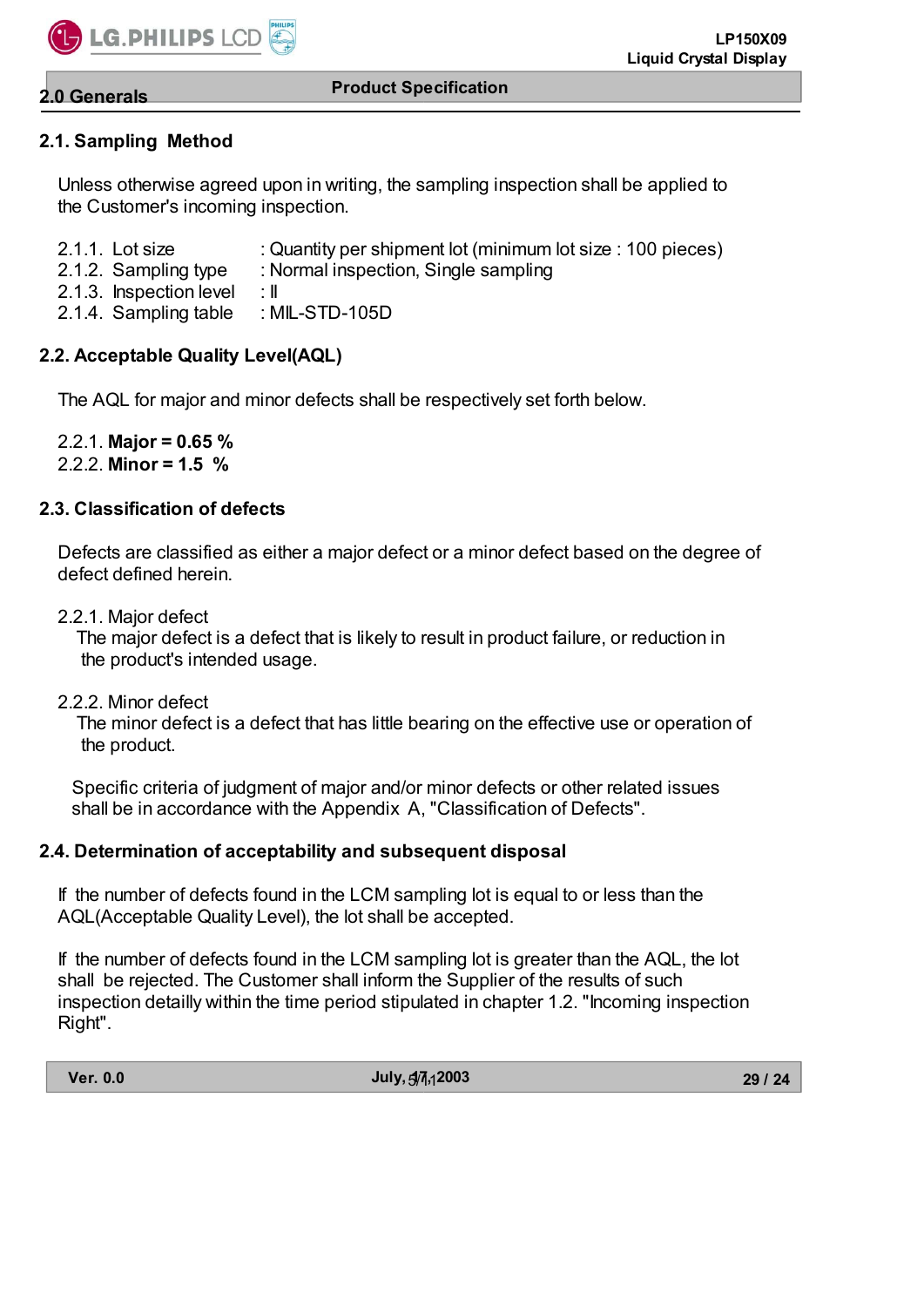

#### 2.4.1. Accepted lot

 An acceptance under the above incoming inspection shall constitute an acceptance by the Customer of such lot of the LCMs in terms of the landed quality thereof.

2.4.2. Rejected lot

 If a shipment lot of products is rejected under the above incoming inspection due to any defects of which the Supplier is responsible and such a fact is clearly confirmed by the Supplier through a separate inspection or as otherwise decided, the Supplier shall choose one of the following three options which must be determined by mutual consent.

 The Supplier shall advise the Customer of its choice not later than 10 working days(Monday through Friday) of receipt of the "Customer's notification of rejected lot" :

- a. The Customer shall return the rejected lot to the place to be designated by the Supplier and the Supplier shall screen all of the products in the lot and repair or replace the defective LCMs.
- b. The Supplier shall screen all of the LCMs in the lot and repair or replace the defective LCMs within a reasonable time period at the Customer's facility.
- c. The Customer shall screen the entire lot of LCMs at the expense of Supplier's, and the expense must be agreed by the Supplier. The rejected LCMs shall be returned to the place designated by the Supplier.

#### **2.5. Inspection Method**

- 2.5.1. Ambient conditions
	- a. Temperature : 25±5 °C
	- b. Humidity : **65 ±10 % RH**
	- c. Illumination : **Single 20W fluorescent lamp non-directive (300 to 700 Lux)**
- 2.5.2. Viewing distance

The distance between the LCM and the inspector's eyes shall be at least  $30\n-50$  cm.

2.5.3. Viewing Angle

The inspection shall be conducted within normal viewing angle range. ͑ ఐ͑Refer to the CAS for viewing angle.

**Ver. 0.0 July, 17, 2003** 6/11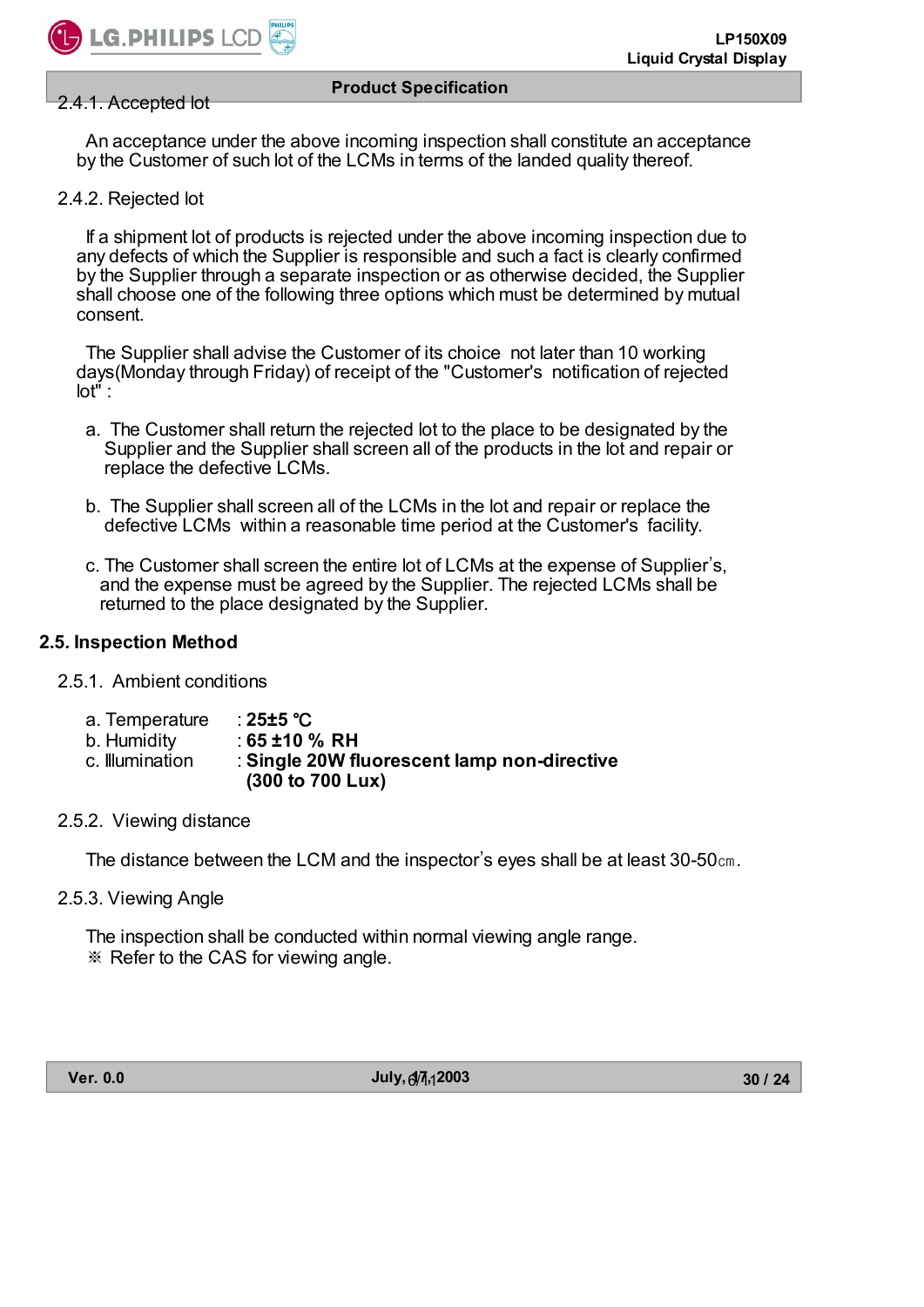

# **3.0 Inspection Criteria**

# **3.1. Dot Defect**

# **Bright (Lit) Dot**

- R,G or B 1 dot ---------------------------------- 7 Max
- Adjacent 2 dots ---------------------------------- 1 Max (Except Vertical Green 2 adjacent)
- Total amount of Bright dots -------------------- 7 Max
- Minimum Distance between bright dots ---- 15 mm

# **Bright (Lit)Dot Portion**

- Zero Lit --------------------------- Over 90%
- Others ---------------------------- Below 10%
- 2adjacent ------------------------ Below 1.5%

# **Dark Dot**

- 1 dot ----------------------------------------------- 7 Max
- Adjacent 2 dots ---------------------------------- 2 Max
- Total amount of Dark dot ----------------------- 7 Max
- Minimum Distance between dark dots ------ 15 mm

 **Total amount of Dot Defects** --------------------- 8 Max (Combination)

Note) a. Every dot herein means Sub-Pixel(Each Red,Green, or Blue Color)

 b. Damaged less than half size of sub-pixel is not counted as defect c. Dots darker than half brightness of sub-pixel are not defined as bright dot defect and dots brighter than half brightness of sub-pixel is not defined as dark dot defect.

### **3.2. Polarizer Defects**

|                  | ltems    | Criteria                                               |
|------------------|----------|--------------------------------------------------------|
| <b>Scratches</b> | Linear   | $0.05 \leq W \leq 0.10, 0.3 \leq L \leq 3.0, N \leq 4$ |
| Dent             | Circular | 0.2<=D<=0.4, N<=5                                      |
| <b>Bubble</b>    |          | $0.2$ <= D <= 0.4, N <= 5                              |

Where, W :Width

L : Length<br>D : Averag : Average diameter  $=(a+b)/2$ 



**Ver. 0.0 July, 17, 2003** 7/11

**31 / 24**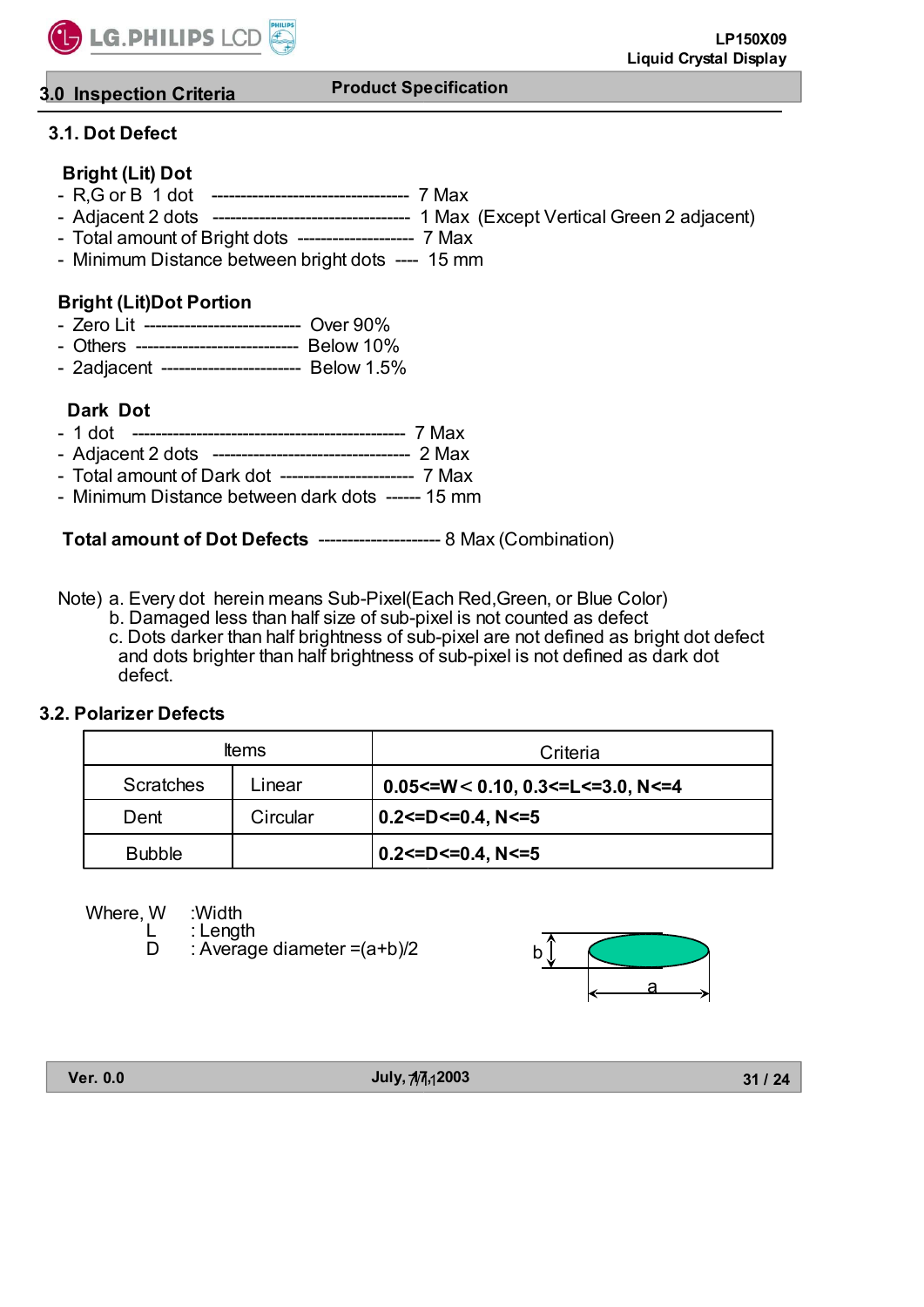Note) continued

 c. Extraneous substances which can be wiped out, like Finger Print, Particles, are not considered as a defect.

**Product Specification**

 b. Defects which is on the Black Matrix(outside of Active Area) are not considered as a defect.

# **3.3 Foreign Material**

| <b>Items</b> | Criteria                            |
|--------------|-------------------------------------|
| Linear       | $0.05$ <=W<=0.08, 0.3<=L<=2.0, N<=4 |
| Circular     | $0.2$ <=D<=0.5, N<=5                |



 $D$  : the line of apsides

### **3.4. Line Defect**

All kinds of line defects such as vertical, horizontal or cross are not allowed.

### **3.5. Bezel Appearance**

 Scratches, minor bents, stains, particles on the Bezel frame are not considered as a defect.

# **3.6. Others**

 Issues which is not defined in this criteria shall be discussed with both parties, Customer and Supplier, for better solution.

**Ver. 0.0 July, 17, 2003** 8/11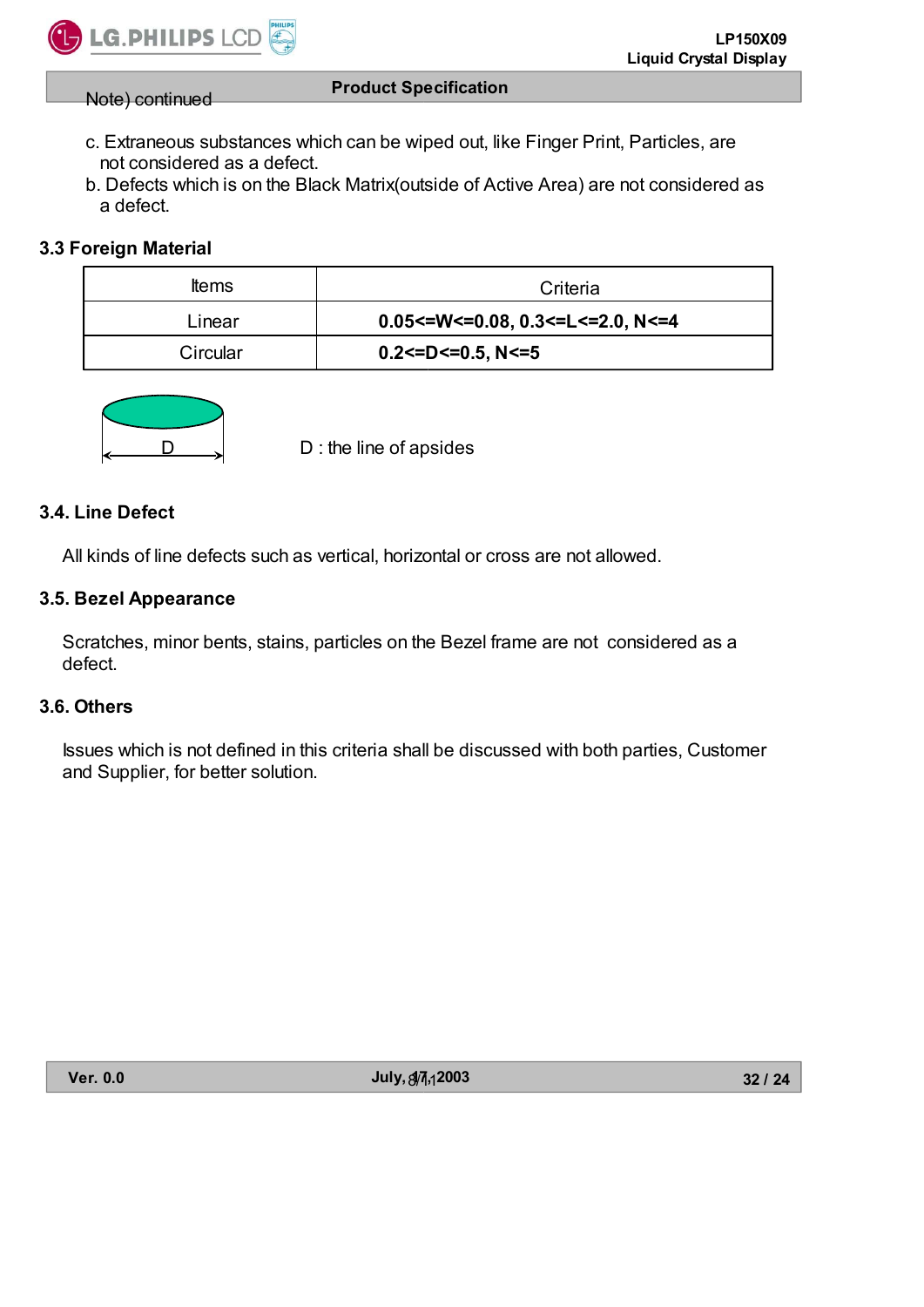

**4.1. Verification**

**4.0 RMAs**

 The Supplier can verify the defective LCMs to segregate the responsibilities at Customer's facility or can request the Customer to ship the defective LCMs to assigned place for verification

 This verification result shall be agreed mutually by the Customer and Supplier. This result can be corrected/changed after detail failure analysis at Supplier's facilities.

#### **4.2. Supplier Induced Defects**

 All of the Supplier induced defective LCMs shall be returned to the Supplier for repair or replacement.

Before return the defective LCMs, the Customer needs Supplier's confirmation with RMA Number.

All of the returned LCMs shall be returned to the Customer within agreed time period.

#### **4.3. Customer Induced Defects**

 The Customer can return the customer induced defective LCMs to the Supplier for repair.

 The repair cost for Customer induced defective LCMs shall be agreed with both parties, Customer and Supplier.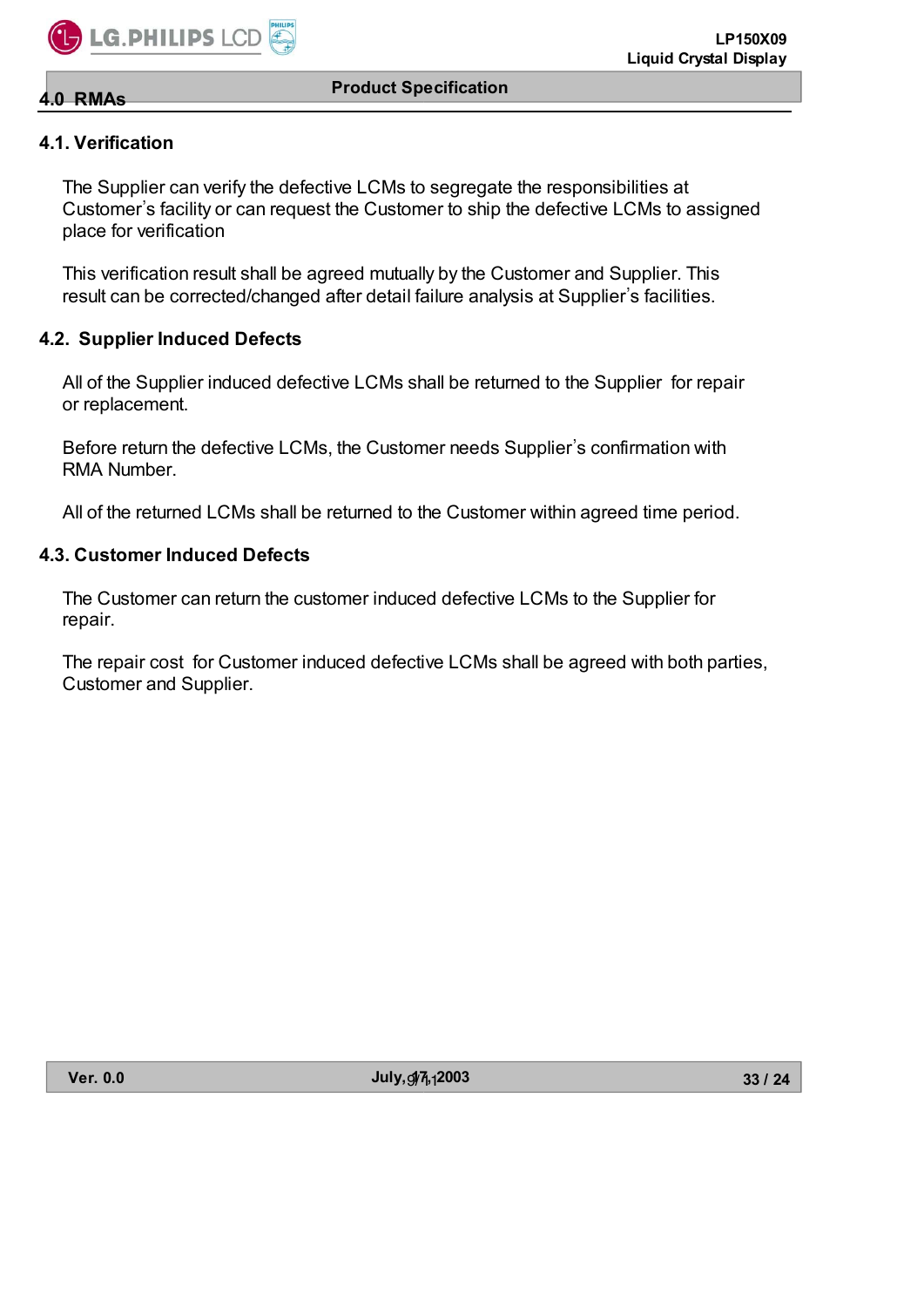#### **5.0 Warranty**

# **5.1. Warranty Period**

In-warranty period is **Eighteen(18)** Months from manufacturing month of LCM.

Note)

- a. Eighteen months are composed of twelfth months in-warranty period and sixth months distribution period.
- b. The manufacturing Month is on the LCMs as Supplier's serial No.
- c. If customer want to extend warranty, customer should pay 0.5% of a unit cost per 6months.

### **5.2. Repair Warranty**

Repair warranty is **Twelve(12)** Months from repaired month for repaired LCMs.

Note) The Label for repair will be added after repairing.

### **5.3. Warranty avoidance**

The warranty will be avoided in cases of below,

- a. When the warranty period is expired
- b. The Customer induced defective LCMs
- c. When the LCMs were repaired by 3rd party without Supplier's approval.
- d. When the LCMs were treated like Disassemble and Rework by the Customer and/or Customer's representatives without Supplier's approval.

### **6. Others**

If any problems arise with the LCMs supplied by supplier, the Customer and Supplier will cooperate and make efforts to solve it with mutual confidence and respect.

**Ver. 0.0 July, 17, 2003** 10/11